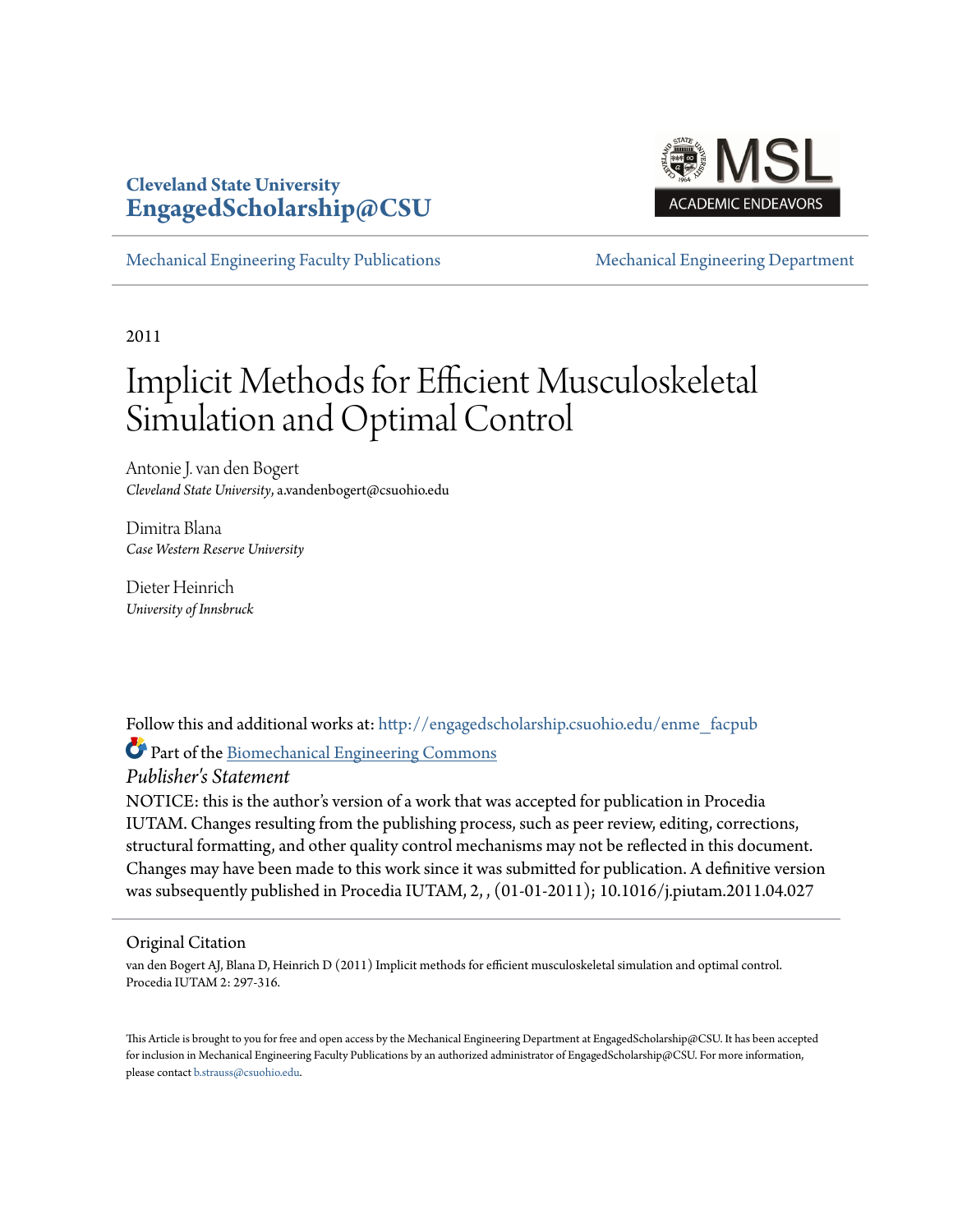2011 Symposium on Human Body Dynamics

# Implicit methods for efficient musculoskeletal simulation and optimal control

Antonie J. van den Bogert<sup>a,b,\*</sup>, Dimitra Blana<sup>b,c</sup>, Dieter Heinrich<sup>d</sup>

*a Orchard Kinetics LLC, Cleveland, OH, USA* 

*b Department of Biomedical Engineering, Case Western Reserve University, Cleveland, OH, USA c Department of Sport and Exercise Science, Aberystwyth University, Aberystwyth, Wales, UK d Department of Sport Science, University of Innsbruck, Innsbruck, Austria*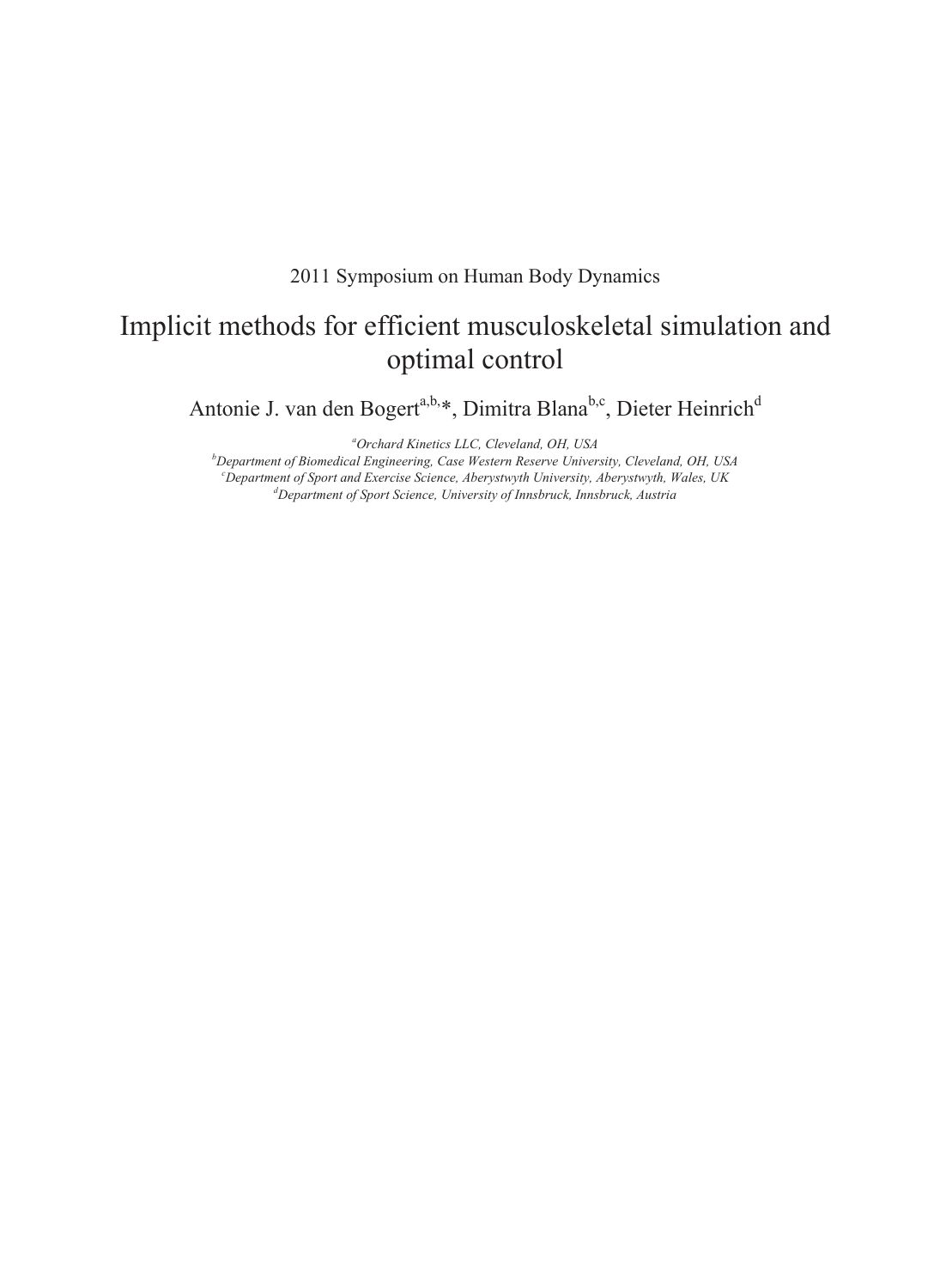## $M(q)$ *s* State variable for muscle contraction dynamics ( $s$   $L_{CE} \cos \phi$ ) **x** Vector containing all musculoskeletal system state variables **x**  $(\mathbf{q}, \dot{\mathbf{q}}, \mathbf{s}, \mathbf{a})^T$ **Nomenclature q** Vector of generalized coordinates describing skeleton pose. Mass matrix of the multibody system  $\tau$  Vector containing joint moments *L*<sub>M</sub> Muscle-tendon length  $L_{\text{CE}}$  Length of the muscle contractile element  $\phi$  Pennation angle of muscle fibers *a* Activation state of a muscle **u** Vector containing all musculoskeletal system controls (neural excitations for each muscle) **X** Vector of unknowns for collocation methods in optimal control, containing states and controls for an entire movement, and any model parameters that must be optimized or estimated.

#### **1. Introduction**

Musculoskeletal modeling has become an important tool in research on human movement. Multibody models have long been used to solve inverse dynamics problems for human gait [1], and models of musculoskeletal anatomy were added to allow estimation of forces in joints and orthopedic implants [2]. These inverse dynamics approaches, however, require data collection on human subjects performing the movements of interest. Muscle-driven forward dynamic approaches were developed simultaneously, and these allow simulation of novel and hypothetical movements. Pioneering work on models of musculoskeletal dynamics, and methods for simulation and optimal control, was done by Hatze [3]. Subsequent applications include rehabilitation [4] and basic research in motor control [5], where simulation allows the testing of general hypotheses. Forward dynamics has also been applied in orthopedics and sports medicine to study the effect of neuromuscular control on injuries [6,7] and to design neuromuscular strategies for reducing joint loads in osteoarthritis [8].

Despite the broad range of potentially important applications, musculoskeletal modeling has not been as widely applied as we might expect. Part of this is due to the lack of user-friendly software tools, which is currently being remedied by the Opensim group at Stanford University [9]. But even when software is available, the computation time required for simulation can be an obstacle. The differential equations for musculoskeletal dynamics are often stiff, which requires the standard ODE solvers to perform many small time steps. Such stiffness was, for example, a problem in a model of a walking horse, due to the interaction between an almost massless hoof with the high stiffness of ground contact [10]. One second of simulation required 10 hours of computation on a 25 MHz M68000 processor. The problem is less extreme in human movement, but it again becomes an issue when many simulations must be performed to solve an optimal control problem. Anderson and Pandy [11] used about 10,000 hours of computation, divided among the nodes of a Cray T3E parallel supercomputer, to find optimal controls for a half gait cycle. Ten years later, this is still the best published solution for optimal control of gait using a full 3D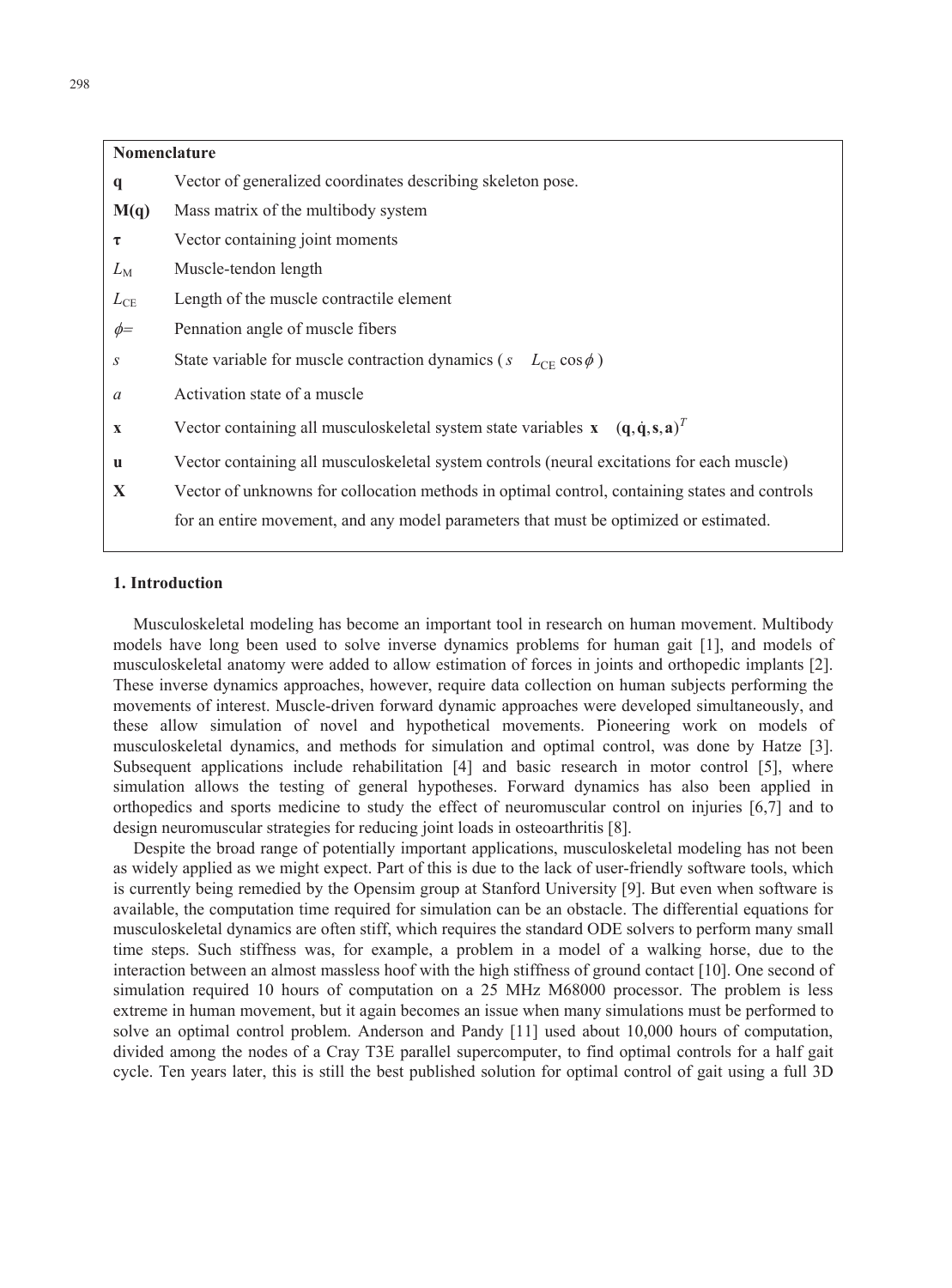musculoskeletal model. In our own work on sports injuries, we were able to find reasonable optimal control solutions by doing several hundred thousand simulations, requiring several days of computation, but these movements were not required to be periodic, were only 200 ms long, and optimizations made use of kinematic data collected on humans [7,12]. Still, several days of computation is too long for effective interactive use of models in research, and also is not acceptable for clinical applications.

In recent years, the use of musculoskeletal dynamics has shifted once more towards solving the inverse problem of neuromuscular control, which can be done very efficiently, and with dynamic consistency, from measured kinematics and ground reaction forces [13]. Unfortunately, this approach does not allow the use of contact models instead of measured ground reaction forces, which eliminates certain applications that are both scientifically interesting and clinically relevant, such as simulation of impact related injuries during active movements, and predictive simulations with optimal control.

In this paper, we will first review the elements of musculoskeletal dynamics, with special attention to potential causes of numerical problems in conventional solution methods. We then present an implicit formulation which reduces the computation time for model dynamics and aims to improve the numerical conditioning of the model equations. Solution methods are presented for forward dynamic simulation, which will be demonstrated on a 3D arm and shoulder model, and for optimal control, which will be demonstrated on the problems of prosthesis design for walking, and state estimation for skiing.

#### **2. Musculoskeletal dynamics**

#### *2.1. Multibody dynamics*

The skeletal part of the musculoskeletal system is modeled using rigid bodies connected by joints which impose kinematic constraints on the multibody system. We formulate the multibody dynamics using generalized coordinates **q**:

$$
M(q) \cdot \ddot{q} + B(q, \dot{q}) - \tau \quad 0, \tag{1}
$$

 will be presented in sections 2.2, 2.3 and 2.4. The latter are known as *joint moments*. The formulation *(1)*  where  $M(q)$  is the mass matrix,  $\tau$  the vector of generalized forces, and  $B(q,\dot{q})$  contains gravity, centrifugal and coriolis effects, and other passive forces such as contact forces which are known as a function of generalized coordinates and their velocities. The vector  $\tau$  contains generalized forces which are either zero (for un-actuated degrees of freedom) or generated by muscles according to models that is not unique, because it can be pre-multiplied by any non-singular matrix. When formulated as in *(1)*, however, it is easy to see that the terms in the equation of motion can be computed in  $O(N)$  time when the multibody system has a tree structure, with *N* being the number of body segments in the model. For example, this can be done using forward kinematics to compute inertial terms in the Newton-Euler equations, followed by a conventional recursive inverse dynamics approach to solve joint moments and residual loads from kinematics and external forces [1].

For forward dynamic simulation, equation *(1)*, or its equivalent, must be solved for the generalized accelerations:

$$
\ddot{\mathbf{q}} \quad \mathbf{M}(\mathbf{q})^{-1}(\boldsymbol{\tau} - \mathbf{B}(\mathbf{q}, \dot{\mathbf{q}})). \tag{2}
$$

Standard differential equation solvers are then used to integrate this equation and simulate movement.

Even before introducing muscles, we can already point out that simulation will not be possible if the mass matrix **M** is singular. It is quite common in musculoskeletal systems that a mass matrix is nearsingular because some body segments have small mass and moment of inertia. This problem is compounded by the presence of elements in **B** with high stiffness and damping. The Jacobian matrix of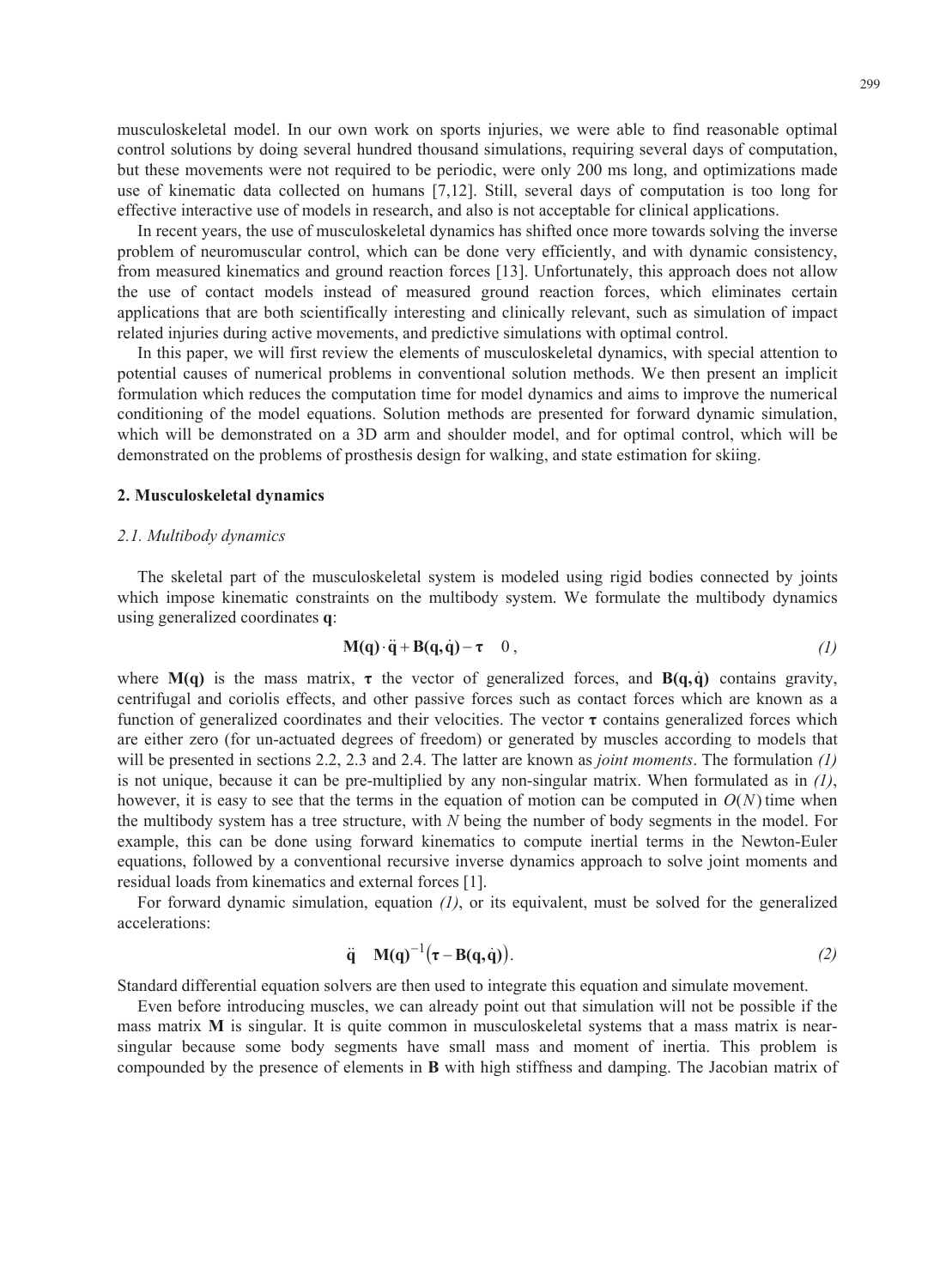the right hand side of *(2)* will then have high eigenvalues, indicating that the differential equation is stiff and will require small time steps to solve with explicit methods. This was, for example, evident in a model of a walking horse, with elastic contact between the small hoof segments and hard pavement [10]. Another source of numerical stiffness is in ligaments which can be short and stiff.

 elements with low stiffness. Stiff differential equations can then be avoided by replacing the high In models of machines, there is usually a clear distinction between elements with high stiffness and stiffness elements by kinematic constraints, which effectively have infinite stiffness, and degrees of freedom are removed. With some additional bookkeeping, this can also be done for contact between rigid bodies, where the constraints are complementarity constraints that can be activated and deactivated during a simulation. In biomechanical modeling, however, there is not always a clear distinction between kinematic elements and force-generating elements, and replacing stiff force elements by hard constraints is not always justifiable or desirable. For instance, we would no longer be able to change ground surface contact properties to simulate the effect of walking on sand vs. pavement, or the effect of sport shoes on running performance. In the case of stiff ligaments, these can sometimes be replaced by kinematic constraints in joints, for example, it is common to restrict the knee motion to a single rotational degree of freedom. This would, however, be undesirable if we wanted to simulate the effect of variations in knee laxity on injury risk during sports activities. Another example would be a model of the human hand, where extremely small masses of the fingers are coupled to stiff tendons. The numerical stiffness could be eliminated by modeling the tendons as infinitely stiff. This would be appropriate for simulating unloaded movements such as sign language communication, but not for manipulation of objects, where tendon compliance is essential. The root of the problem is, perhaps, that ligaments and tendons have highly nonlinear mechanical properties: stiffness is almost zero when unloaded, and very high when maximally loaded. Stiff differential equations are, unfortunately, inevitable in models of musculoskeletal dynamics.

#### *2.2. Muscle contraction dynamics*

The standard method for modeling the dynamics of muscle contraction is with a three-element structure (Fig. 1). The contractile element (CE) represents the muscle fibers. The series elastic element (SEE) represents the tendon and other tissue that transmits force from the muscle fibers to the skeleton.



Fig. 1. Three-element muscle model, consisting of contractile element (CE), series elastic element (SEE), and parallel elastic element (PEE). Pennation angle  $\phi$  is the angle between the muscle fibers in the CE and the line of action of the muscle. *s* is the state variable for the muscle contraction dynamics.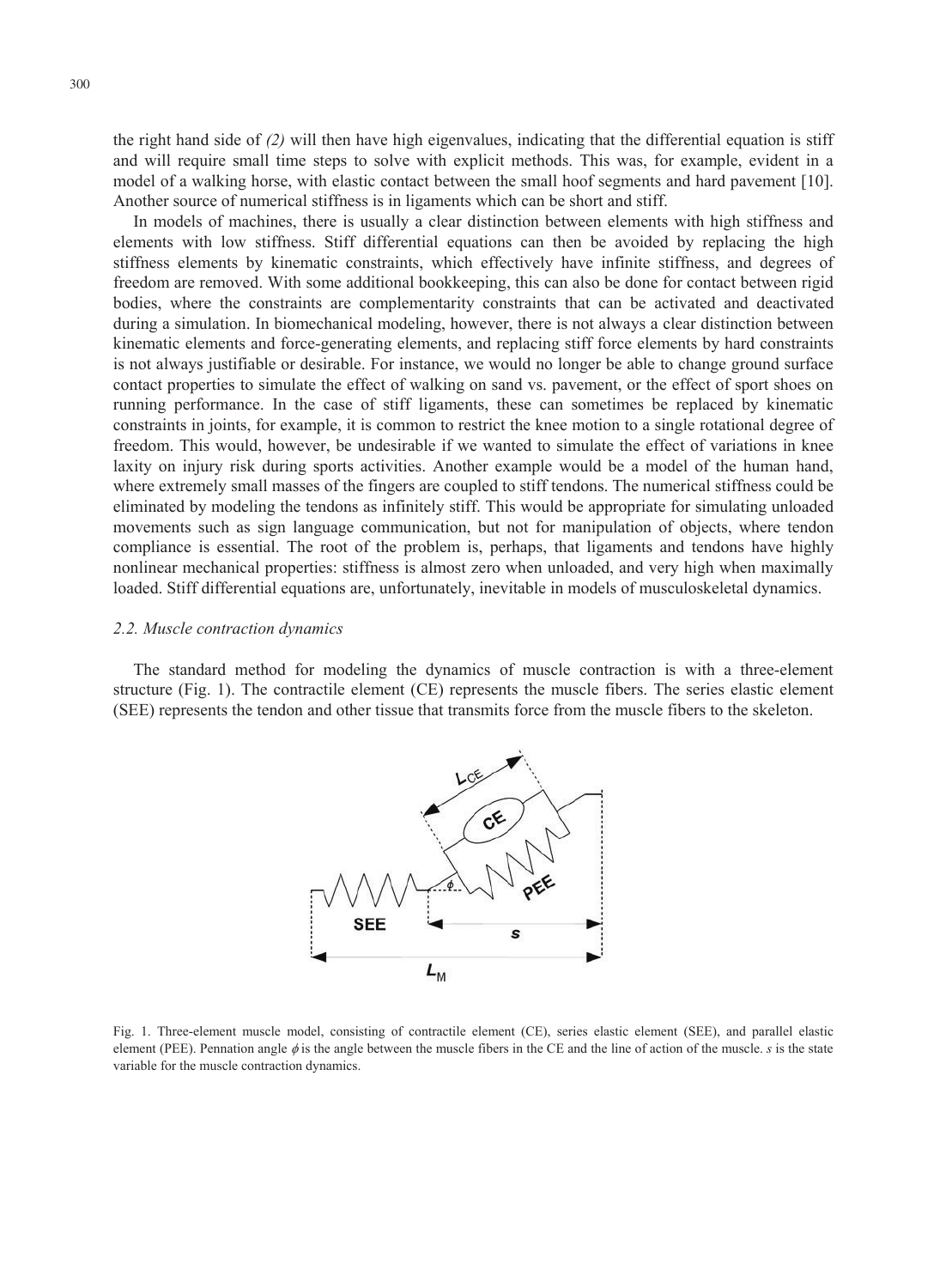

Fig. 2. (a) Typical force-length relationship for muscle fibers. Lceopt is the fiber length at which the highest force can be generated; (b) Typical force-velocity relationship for muscle fibers. Negative velocities represent shortening (concentric contraction), positive velocities represent lengthening (eccentric contractions). The maximum shortening velocity is typically around 10 fiber lengths per second [15], and the force does not exceed 150% of the (isometric) force at zero velocity.

The parallel elastic element (PEE) represents the passive elastic tissue that surrounds the muscle fibers. Properties of these elements have been extensively described in the literature (e.g. [14]) and here we will present only a summary, with a specific implementation of the model equations that we have used in the applications presented in this paper.

Based on muscle physiology, we can model the CE as producing a force  $F_{\text{CE}}$  that depends on the maximal isometric force  $F_{\text{max}}$ , activation *a*, fiber length ( $L_{\text{CE}}$ ) and fiber lengthening velocity ( $\dot{L}_{\text{CE}}$ ). As others have done [14,15], we assume a multiplicative interaction of these effects:

$$
F_{CE} \quad a \cdot F_{\text{max}} \cdot f_{FL}(L_{CE}) \cdot f_{FV}(\dot{L}_{CE}). \tag{3}
$$

The functions  $f_{FL}$  and  $f_{FV}$  are dimensionless force-length and force-velocity relationships [14,15]. Typical examples are shown in Fig. 2. The elastic elements are represented by separate passive forcelength relationships  $f_{\text{SEE}}$  and  $f_{\text{PEE}}$ . The state equation for the muscle is the force balance equation for the three-element structure:

$$
\left[a \cdot F_{\text{max}} \cdot f_{FL}(L_{CE}) \cdot f_{FV}(\dot{L}_{CE}) + f_{PEE}(L_{CE})\right] \cos \phi - f_{SEE}(L_M - L_{CE} \cos \phi) \quad 0. \tag{4}
$$

The pennation angle  $\phi$  is eliminated from the model by the assumption of constant volume [16]:

$$
L_{\text{CE}} \sin \phi \quad L_{\text{CEref}} \sin \phi_{\text{ref}} \,, \tag{5}
$$

 external inputs which we will model in sections 2.3 and 2.4. Equation *(4)* is now a differential equation where the right hand side is a constant derived from a reference fiber length and reference pennation angle that were measured in one particular state, e.g. post mortem in a cadaveric specimen. Such architecture parameters, as well as muscle attachment points on the skeleton, have been measured for many muscles [17,18] and have been incorporated in models that are part of commercial and open-source software systems [9]. For muscle contraction dynamics, muscle activation  $a$  and muscle length  $L_M$  are for the state variable  $L_{\text{CE}}$ . The state equation (4) is usually made explicit by solving  $\dot{L}_{\text{CE}}$ , but there are several potential singularities. First, the force-velocity relationship  $f_{FV}$  is not invertible because it has both a minimum force (zero) and a maximum force. Second, division by zero will occur when the muscle is not activated  $(a = 0)$ . Third, the muscle will lock up when fibers have shortened to a length of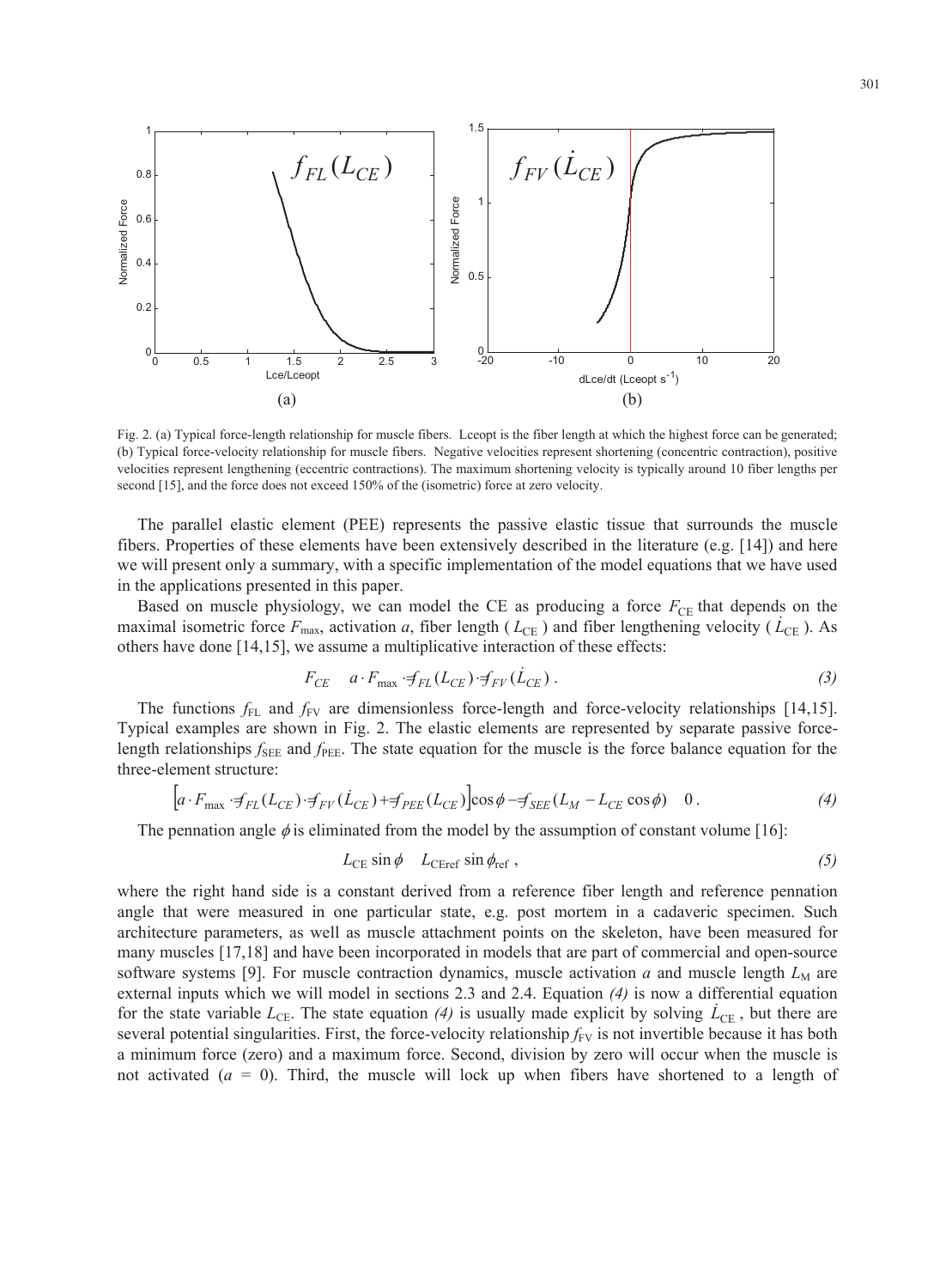$L_{\text{CER} \cdot \text{F}}$  is  $\phi_{\text{ref}}$ . In typical software implementations, these singularities are replaced by near-singularities that approximate the actual muscle properties well enough [12] but will cause numerical stiffness and slow down the differential equation solvers.

To eliminate the pennation singularity, we adopt instead  $s$   $L_{CE} \cos \phi$  (Fig. 1) as the state variable, from which the fiber length and cosine of the pennation angle can always be solved without singularities:

$$
L_{\text{CE}} \quad \sqrt{s^2 + (L_{\text{CEref}} \sin \phi_{\text{ref}})^2}
$$
  

$$
\cos \phi = \frac{s}{L_{\text{CE}}}
$$
 (6)

When these are substituted in the state equation *(4)*, we obtain an implicit first order differential equation for the state variable *s*. This equation still cannot be solved for *s* in all circumstances, so we leave it as an implicit differential equation for now.

#### *2.3. Muscle activation dynamics*

The activation *a* of a muscle (also known as *active state*) cannot be directly controlled by the nervous system because it is the result of a relatively slow electro-chemical process. The nervous system sends a control signal  $u(t)$ , also known as *neural excitation*, into the muscle, which results in changes in activation via a first-order nonlinear activation-deactivation process. Activation is faster than deactivation, which is commonly modeled as [19]:

$$
\dot{a} \quad (u-a)(c_1u+c_2), \tag{7}
$$

where  $c_1+c_2$  is the rate constant for activation and  $c_2$  is the rate constant for deactivation, typically in the range of 20-50  $s^{-1}$ , depending on muscle fiber type [17,19].

#### *2.4. Muscle-skeleton coupling*

Endpoints of the muscles are attached to the skeleton, which implies that each muscle length is a function of the skeleton pose:

$$
L_{\rm M} = L_{\rm M}(\mathbf{q}) \tag{8}
$$

The relationship between muscle length and joint angles can be modeled geometrically, with straight lines or more realistic muscle paths which wrap around underlying anatomical structures [9]. The relationship can also be directly measured, *in vivo* via imaging techniques, or *post mortem* by the tendon travel method [20]. Once this length-angles relationship is known and modeled such that differentiation is possible, the joint moment  $\tau_{ij}$ , produced by muscle *i* at joint *j* can be derived using the principle of virtual work [21] and written as a function of state variables  $q$  and  $L_{CE}$ :

$$
\tau_{ij} \quad -\frac{\partial L_{\mathbf{M},i}}{\partial q_j} f_{SEE,i} \left( L_{\mathbf{M},i}(\mathbf{q}) - L_{\mathbf{CE},i} \right) = \tag{9}
$$

The partial derivative in this equation is the *moment arm* of the muscle *i* at joint *j*. The negative sign arises from the fact that muscles produce positive work when shortening, i.e. when  $L_M$  is decreasing. Joint moments from *(9)* are now substituted in the equations of motion *(1)* to complete the muscle-skeleton coupling.

In our own work, we usually obtain moment arms for a large number of poses **q** by kinematic simulations with the Opensim software ([9], http://www.simtk.org/home/opensim). A polynomial length-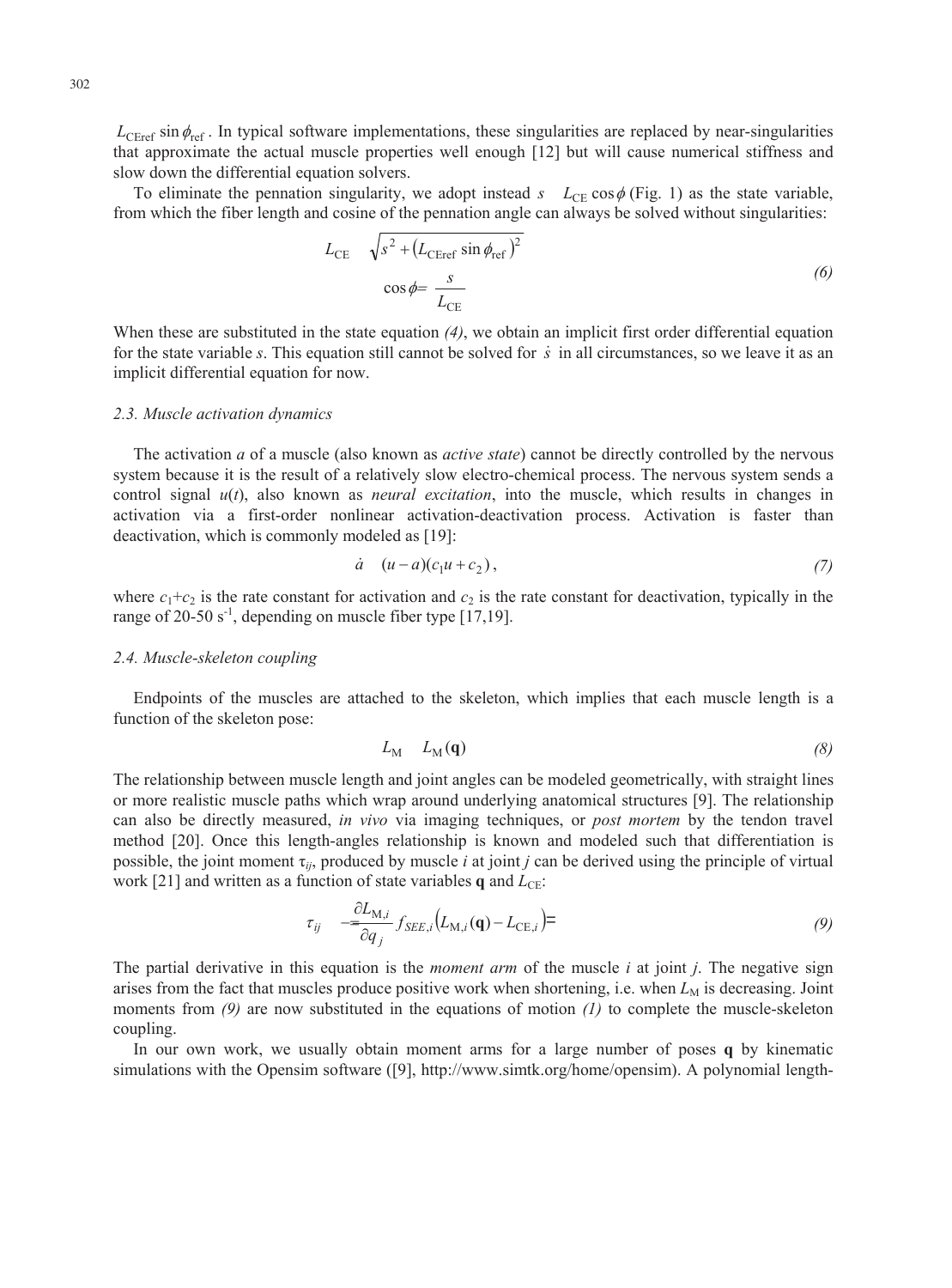$$
L_M(q) \quad L_0 + d_1 q_1 + d_2 q_2 + \dots \tag{10}
$$

which implies that the muscle has a constant moment arm at each joint, or in a geometric sense, wraps around a cylinder that is centered at the rotation axis of the joint. This is often adequate for planar models, but in 3D models, the posture often affects moment arms in a critical manner and more general higher order polynomials are necessary:

$$
L_{\mathbf{M}}(\mathbf{q}) \quad \sum_{i=1}^{N} c_i \prod_{j=1}^{M} q_j^{e_{ij}} \tag{11}
$$

where *N* is the number of polynomial terms, and *M* is the number of kinematic degrees of freedom spanned by the muscle. Model parameters are *N* coefficients *ci* and *NM* non-negative integer exponents *eij*.

#### *2.5. Implicit state equation for musculoskeletal dynamics*

After reviewing the elements of the musculoskeletal model, we will formulate the combined system dynamics using a state vector **x**:

$$
\mathbf{x} \quad (\mathbf{q}, \dot{\mathbf{q}}, \mathbf{s}, \mathbf{a})^T \tag{12}
$$

 (*s* and *a*) for each muscle. The dynamic equilibrium equations *(1)* and *(4)* can now be combined with There are two state variables  $(q \text{ and } \dot{q})$  for each kinematic degree of freedom, and two state variables activation model *(7)* into a single implicit state equation of the form:

$$
\mathbf{f}(\mathbf{x}, \dot{\mathbf{x}}, \mathbf{u}) \quad 0 \tag{13}
$$

 this equation is solved for **x** to obtain an ordinary differential equation (ODE), but this leads to with **u** containing the neural excitations for all muscles. Conventional simulation methods require that numerical stiffness as described above, and small simulation time steps. One possible remedy is to use implicit ODE solvers [23], but the computational cost of numerically estimating the Jacobian matrix of the ODE is often higher than the cost of using an explicit solver with smaller time steps. If, however, we leave the differential equation in its implicit form *(13)*, it has a simpler symbolic internal structure and it becomes possible to obtain exact analytical Jacobians  $\partial f/\partial x$ ,  $\partial f/\partial \dot{x}$ , and  $\partial f/\partial u$ .

In the work presented in this paper, we used Autolev (Symbolic Dynamics Inc., Sunnyvale, CA) to generate symbolic expressions and C code for the multibody equations *(1)* in **f** and their derivatives with respect to  $\bf{q}, \dot{\bf{q}},$  and  $\ddot{\bf{q}}$ . The muscle dynamics equations and their derivatives were hand-coded in C. The combined C source code for each model was then wrapped in a MEX function interface for Matlab (Mathworks, Inc., Natick, MA), such that applications could be developed on the Matlab platform and benefit from Matlab's plotting and powerful sparse linear algebra capabilities.

Due to the implicit formulation, the Jacobian matrices  $\partial f/\partial x$ ,  $\partial f/\partial x$ , and  $\partial f/\partial u$  are not only easy to compute but also sparse, which increases the efficiency of the linear algebra operations in the solvers for simulation and optimal control. The sparsity structures for a 2D gait model with 50 state variables and 16 controls [24] are shown in Fig. 3.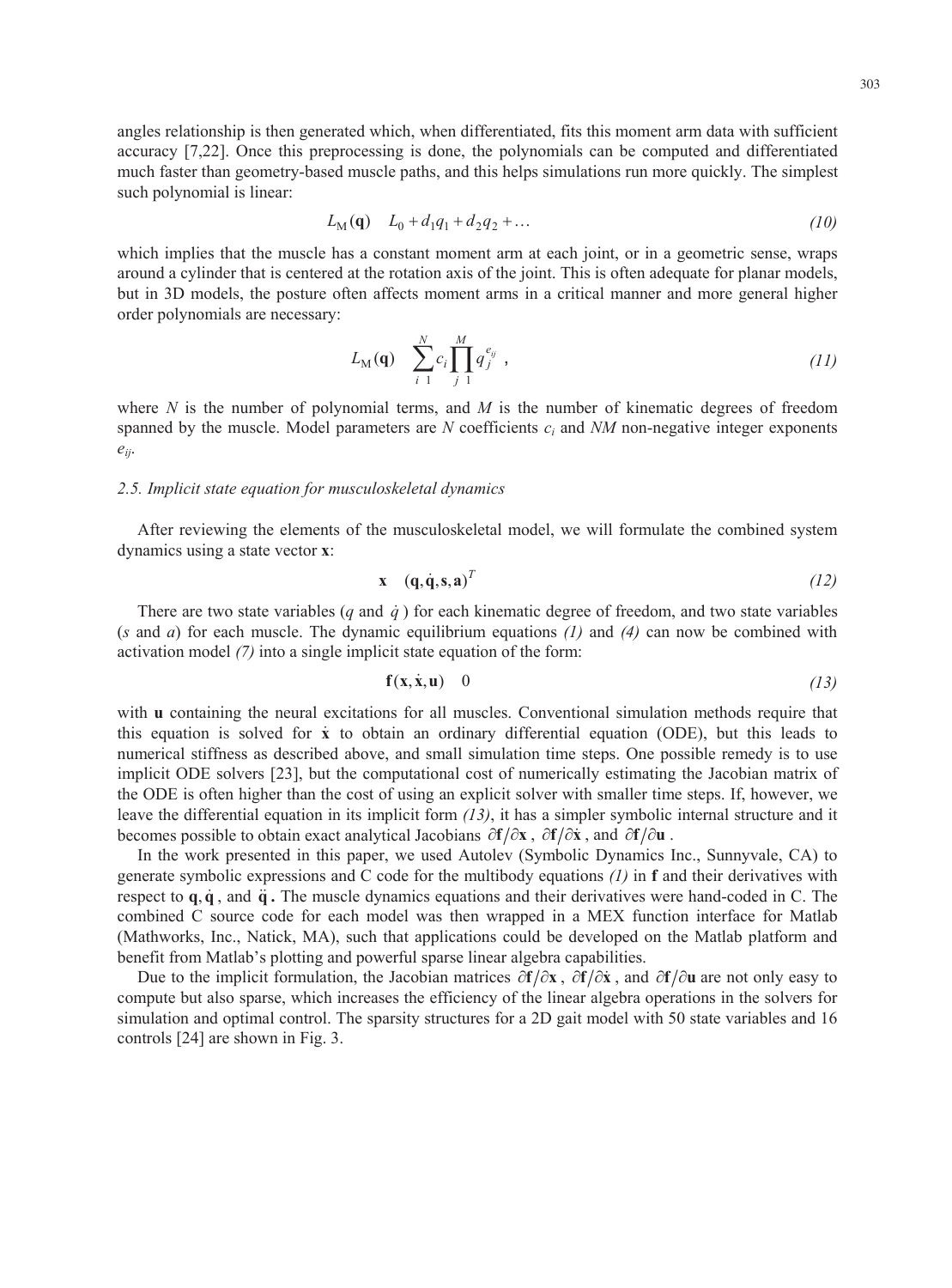

Fig. 3. Sparsity structures of the Jacobians  $\partial f/\partial x$ ,  $\partial f/\partial x$ , and  $\partial f/\partial u$  of the implicit dynamics equation  $f(x, \dot{x}, u)$  () for the 2D gait model with 9 degrees of freedom and 16 muscles [24]. Columns correspond to the state variables defined in (12). The dense blocks in rows 10-18 are due to multibody dynamics (equation 1). The 3x3 holes in these blocks are due to the limbs, each of which has three degrees of freedom, being decoupled in the implicit formulation. The stair stepping pattern in these rows is due to muscleskeleton coupling, which only produces non-zero Jacobian elements when the muscle actually crosses the joint. Explicit formulations will have fully dense blocks in those parts of the Jacobian, due to dynamic coupling which causes each force generating element to affect each generalized acceleration in the system.

#### **3. Simulation**

#### *3.1. Methods*

Simulation of a musculoskeletal system model involves solving the state trajectory **x**(*t*), given an initial state  $\mathbf{x}(0)$  and controls **u** as functions of time and/or state. Equation (13) is a differential-algebraic equation (DAE) of index zero when  $\partial f / \partial \dot{x}$  is non-singular. This means that  $\dot{x}$  could be solved and integrated, but we will also allow situations where this matrix is singular, which can be the result of a singular mass matrix or zero muscle activation. In those cases, the DAE has index 1. Numerical methods for solving DAEs of index 0 or 1 are well known, and usually based on backwards differentiation formulae [23]. It will be illustrative to present one of these, the implicit Midpoint Euler (ME) method. We will only consider the open-loop control case here, where **u** is a function of time. The ME method advances the system from state  $\mathbf{x}_n$  at time *t* to the new state  $\mathbf{x}_{n+1}$  at time *t*+*h*, by solving  $\mathbf{x}_{n+1}$  from the dynamics equation at the midpoint:

$$
\mathbf{f}\Big(\frac{1}{2}(\mathbf{x}_n + \mathbf{x}_{n+1}), \frac{1}{h}(\mathbf{x}_{n+1} - \mathbf{x}_n), \frac{1}{2}(\mathbf{u}_n + \mathbf{u}_{n+1})\Big) \quad 0 \ . \tag{14}
$$

ME is a second order method without numerical damping artifacts. It is A-stable but not L-stable. The nonlinear equation *(14)* must be solved using some variation of Newton's method, which leads to an iterative process:

$$
\mathbf{x}_{n+1}^{(k+1)} \quad \mathbf{x}_{n+1}^{(k)} - \left(\frac{1}{2}\frac{\partial \mathbf{f}}{\partial \mathbf{x}} + \frac{1}{h}\frac{\partial \mathbf{f}}{\partial \mathbf{x}}\right)_{=}^{-1} \mathbf{f}\left(\frac{1}{2}(\mathbf{x}_n + \mathbf{x}_{n+1}^{(k)}), \frac{1}{h}(\mathbf{x}_{n+1}^{(k)} - \mathbf{x}_n), \frac{1}{2}(\mathbf{u}_n + \mathbf{u}_{n+1})\right). \tag{15}
$$

The requirements for solvability are immediately evident. We do not require that  $\partial f/\partial x$ , which can be loosely termed "mass matrix", is invertible, but that its linear combination with the "stiffness matrix"  $\partial f/\partial x$  is invertible. So we must have stiffness where there is no mass, and mass where there is no stiffness. The same reasoning applies also to the near-singularities that we have identified earlier. If there are any perturbation directions in state space with high stiffness and low mass, this was a liability for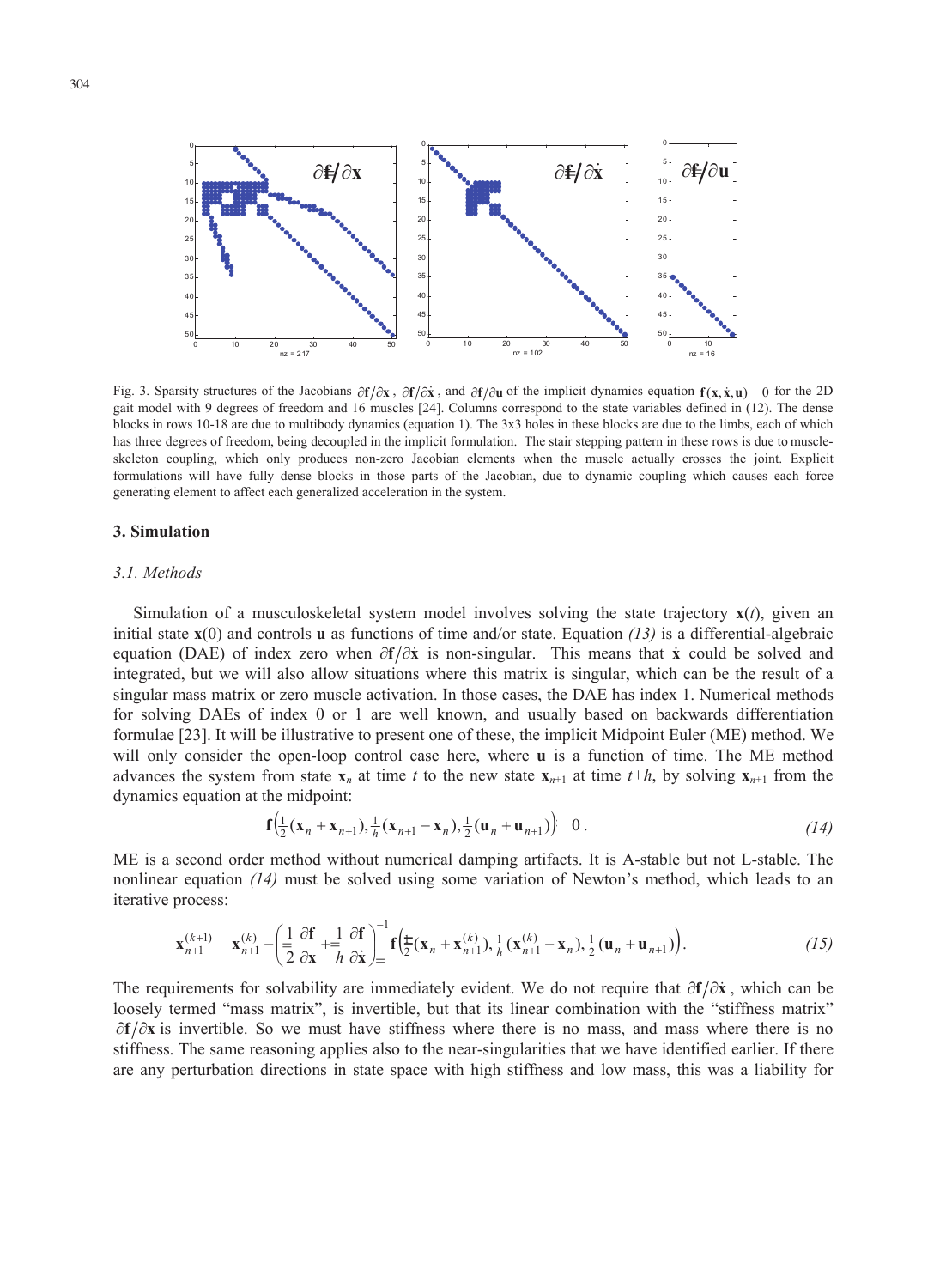solving the explicitly formulated model *(2)*, but is actually an advantage for implicit solution methods applied to the implicit formulation of the model. This complementarity between mass and stiffness is often already a natural feature of musculoskeletal models, where small masses (foot, scapula, fingers) often interact with stiff tissue elements. When the time step *h* goes to infinity, the ME method produces the static equilibrium state, and this requires that the stiffness matrix is invertible. We have indeed verified that the ME method, applied to the implicit model formulation, is stable even when the mass matrix is singular and muscle activation is zero.

The ME method is not ideal for real-time simulation because the number of required Newton iterations was found to vary from one time step to the next, even when the Jacobians are exact, so computation time is not predictable. For real-time simulation, we therefore use a Rosenbrock method, which is the class of linearly implicit methods. Rosenbrock methods perform only one Newton iteration in each time step, but require exact Jacobian matrices, which we have. High order Rosenbrock methods for DAE systems of index one or zero, with error control, have been described by Roche [25]. For our needs, it was sufficient to implement a first order method with constant step size *h*:

$$
\Delta \mathbf{x} \quad \left( \frac{\partial \mathbf{f}}{\partial \mathbf{x}} + \frac{1}{h} \frac{\partial \mathbf{f}}{\partial \dot{\mathbf{x}}} \right) = \left( \frac{\partial \mathbf{f}}{\partial \dot{\mathbf{x}}} \dot{\mathbf{x}}_n - \mathbf{f}(\mathbf{x}_n, \dot{\mathbf{x}}_n, \mathbf{u}_n) - \frac{\partial \mathbf{f}}{\partial \mathbf{u}} \cdot (\mathbf{u}_{n+1} - \mathbf{u}_n) \right) =
$$
\n
$$
\mathbf{x}_{n+1} \quad \mathbf{x}_n + \Delta \mathbf{x}
$$
\n
$$
\dot{\mathbf{x}}_{n+1} \quad \Delta \mathbf{x}/h
$$
\n(16)

The full derivation of equation *(16)* is presented in Appendix A. Note that the solvability requirements, with complementarity between mass and stiffness matrices, are the same as for the ME method.



Fig. 4. Model of the shoulder-arm system, visualized in Opensim [9] (left). The schematic representation (right) shows the kinematic structure, consisting of clavicle, scapula, humerus, ulna, and radius. Closed circles are ball joints and squares are hinge joints. Open circles are points where the thorax (blue ellipsoid) exerts elastic contact forces on the scapula.

#### *3.2. Real-time simulation of an arm-shoulder model*

Functional electrical stimulation (FES) of muscles can restore function in individuals with spinal cord injury. A major challenge in this work is the development of intelligent controllers and natural command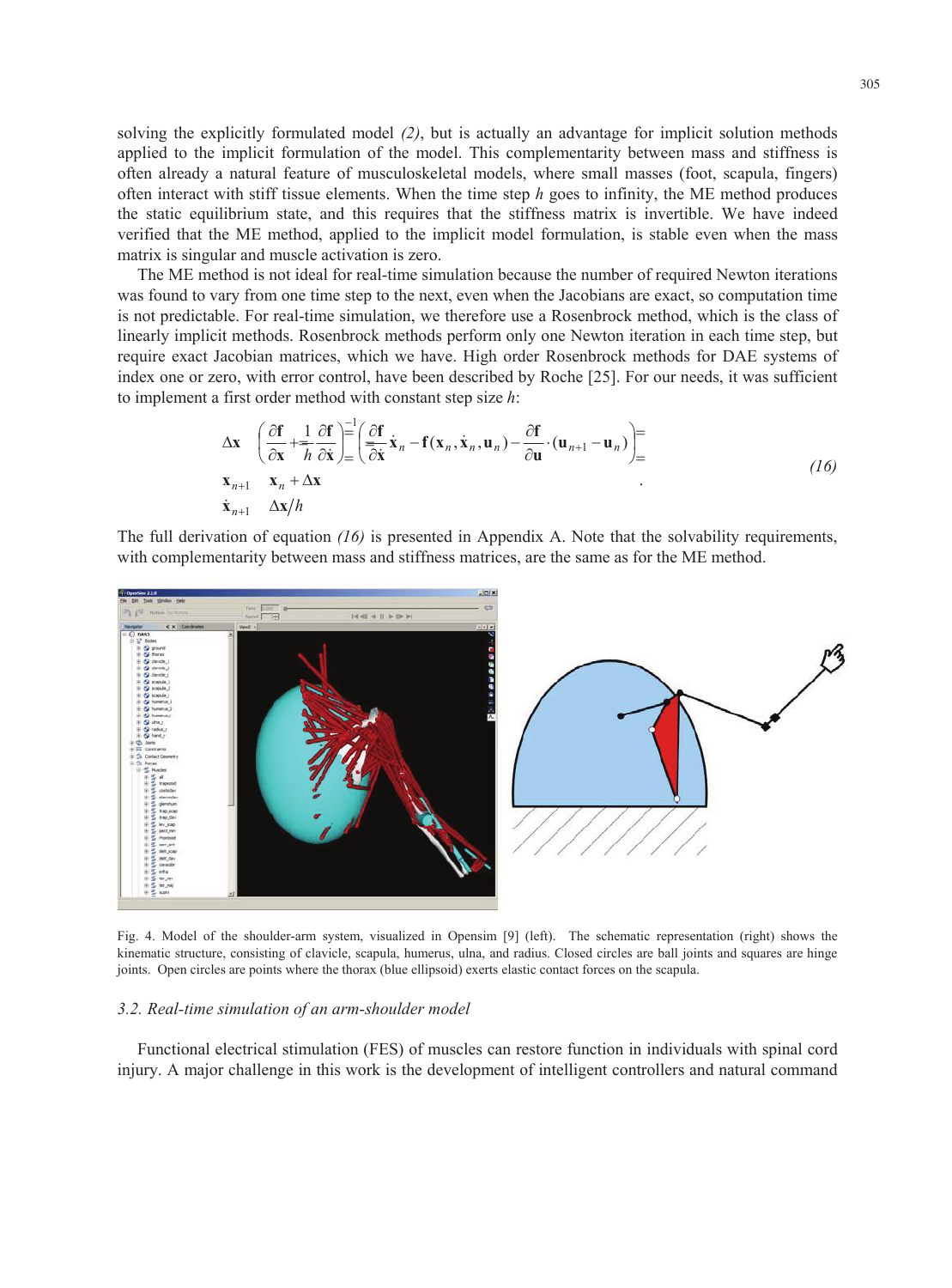interfaces. In order to test controllers and command interfaces with a human user in the loop, a virtual arm, or Dynamic Arm Simulator (DAS) was developed. The DAS allows users to practice using a command interface on a predictable dynamic system, and allows research on control systems and human interaction to be conducted before introducing the unpredictability of the biological musculoskeletal system. Because the human user is in the control loop, dynamic simulations must be performed in real time. DAS version 2 was presented in [22] and consisted of an arm that moved relative to an immobilized scapula. It was formulated as an ODE and simulated with a  $4<sup>th</sup>$  order explicit Runge-Kutta (RK) method at fixed time steps of 1 ms. The next version (DAS3) includes movement of scapula and clavicle, which have low mass and are balanced between large and stiff force-generating structures. Initial experiments with the ODE formulation of DAS3 revealed that explicit methods required extremely small time steps and it could not run in real time.

The DAS3 model was developed based on the general model structure described in [26]. The model consisted of a thorax, fixed to the ground, and a kinematic chain consisting of clavicle, scapula, humerus, ulna, radius, and hand. The wrist joint was immobilized, and there are 11 kinematic degrees of freedom. Gliding contact between scapula and thorax was implemented using an elastic model with a stiffness of 20 kN/m. The model was implemented in SIMM (Musculographics Inc., Santa Rosa, CA) and 138 muscle elements were added, based on data by Klein Breteler et al. [18]. Kinematic simulations were carried out in SIMM to obtain polynomial models *(11)* for the muscle paths. The model was imported in Opensim [9] for visualization (Fig. 4). The model has  $2x11+2x138 = 298$  state variables.

 first establish the "correct" result. At each ODE evaluation, **x** was solved from *(13)* using Newton's method with a tolerance of 10<sup>-8</sup> in the norm of **f.** ODE23 required an average step size of about 2 The model was formulated in implicit form *(13)* and implemented as a Matlab MEX function that computes the dynamic residuals **f** and its three Jacobians. The execution time for this MEX function was 1.2 ms on an Intel i5-450M processor at 2.4 GHz. The first order Rosenbrock method was implemented, and it was found that it required an additional 1.5 ms per time step to solve the linear system *(16)*. This means that real-time simulations must be done with time steps of 2.7 ms or larger. Test simulations were carried out in which the system started in its passive equilibrium state (with the arm hanging down). Neural excitations in all muscles were ramped up to reach a maximum at  $t = 0.2$  seconds, then kept constant until *t* = 2.0, after which the excitations were switched off. The simulation was continued until *t*  = 4.0 s. A second order explicit RK method (Matlab ODE23) was used with default tolerance settings to microseconds to perform the simulation, confirming the extreme stiffness of the ODE formulation. The main (but not the only) reason for this stiffness was the stiff and short conoid ligament, which connects the coracoid process of the scapula to the clavicle, and controls the axial rotation of the clavicle which has a very low moment of inertia.

The simulated movement is shown in Fig. 5a. The muscles move the joints quickly to a new equilibrium position. In the final two seconds, when the muscles relax, there is a damped oscillation, when the arm acts like a pendulum. Simulations were then done with the Rosenbrock method (16) using various time steps of up to 6 ms, when the method became unstable (Fig. 5b). At small step size, the error was proportional to step size, which confirms that this is a first order method. At 3 ms, which can be done in real time, the RMS error in joint angles was just 0.11 degrees, which means that the result was identical to the correct result (Fig. 5a), for all practical purposes. This is a remarkable level of accuracy, considering that the simulation was done in time steps that were 1500 times larger than with the RK method.

Even when real-time simulation is not needed, or already achieved with conventional methods, this new implicit method will allow simulations to be done much faster, and this is important when optimal control problems are solved by performing a large number of simulations [11,12].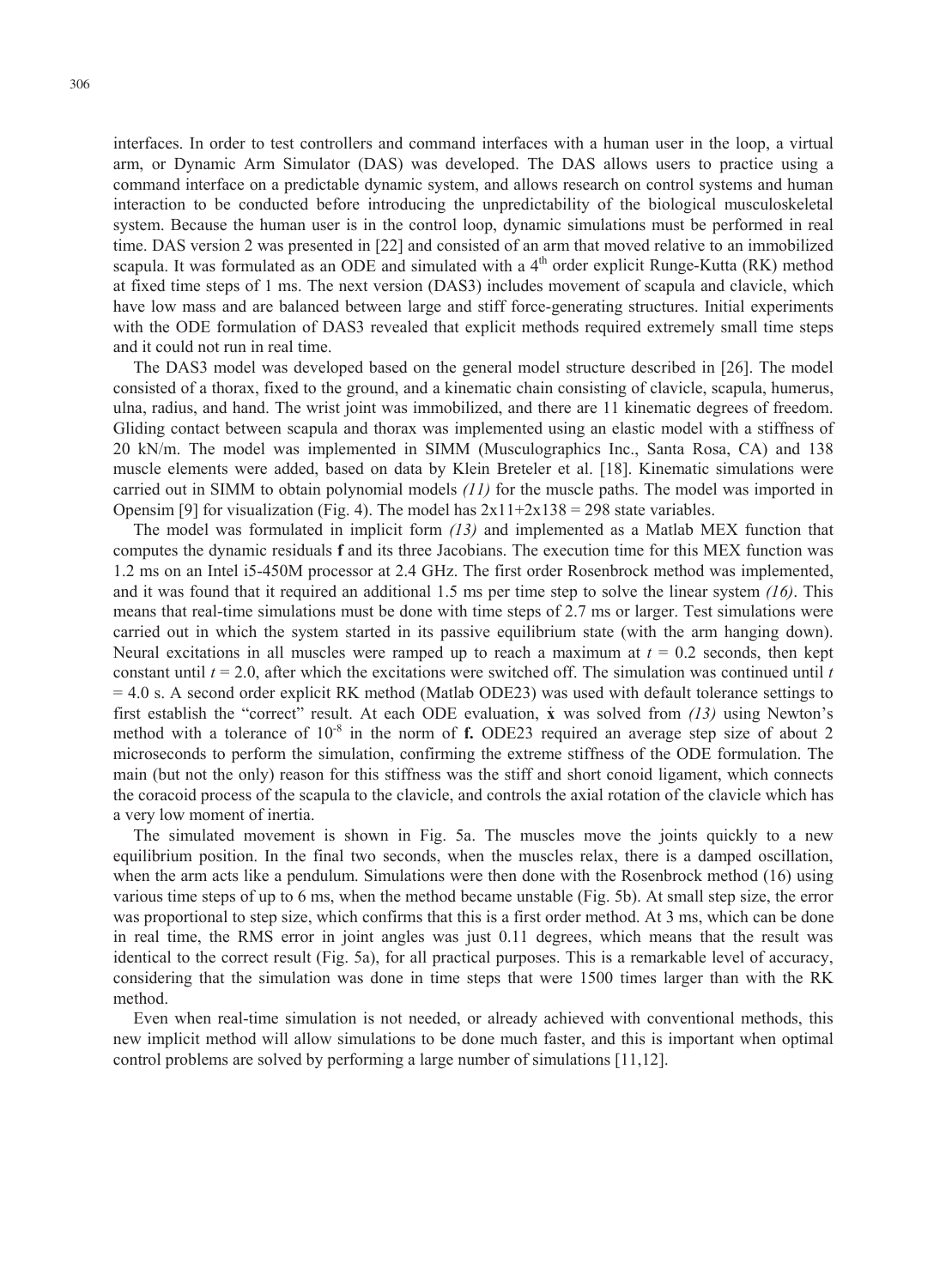

Fig. 5. (a) Results for the test simulation of the arm-shoulder model, showing the eleven joint angles in the sternoclavicular (SC), acromioclavicular (AC), glenohumeral (GH), elbow (EL) and pronation-supination (PS) joints; (b) RMS error in simulated joint angles as a function of time step in the first order Rosenbrock method. The 3 ms time step, which is the smallest that can be done in real time, is shown in red.

#### **4. Optimal control**

#### *4.1. Problem statement and related work*

Optimal control problems arise in many applications of musculoskeletal modeling. Often, we wish to determine controls **u**(*t*) which will produce a movement that is in some sense "optimal". In fully predictive simulations, no observations on humans are used, and optimality is defined as either maximal performance, or as minimal effort for a given submaximal task. Such optimizations can be used to design optimal sports techniques, or to test hypotheses about human motor control [3,24]. In other applications, we wish to find controls  $u(t)$  that make the system reproduce an actual observed human movement. Simulations driven by these controls, can then be used to simulate new movements, for instance in response to perturbations which can cause injuries [7]. Regardless of the nature of the optimal control problem, it can always be formulated as follows:

|                                                   | Find state trajectories $\mathbf{x}(t)$ and control trajectories $\mathbf{u}(t)$ |      |
|---------------------------------------------------|----------------------------------------------------------------------------------|------|
| Which minimize a cost functional:                 |                                                                                  |      |
| $\mathcal{F}(\mathbf{x}(t), \mathbf{u}(t)) =$     |                                                                                  |      |
| And satisfy these constraints:                    |                                                                                  | (17) |
| $f(x, \dot{x}, u)$ 0                              | (system dynamics)                                                                |      |
| $\mathbf{u}_L \leq \mathbf{u} \leq \mathbf{u}_U$  | (bounds on controls)                                                             |      |
| $\mathcal{T}_i(\mathbf{x}(t), \mathbf{u}(t)) = 0$ | (task requirements)                                                              |      |

Typical examples of cost functionals are: energy cost, distance to a reference trajectory, or (the negative of) performance variables such as running speed and jump height. These may also be combined as a weighted sum to do a multi-objective optimization. There can be any number of task constraints, or none at all. Some typical examples of task constraints are: initial state, final state, periodicity, or walking speed.

Methods for solving musculoskeletal optimal control problems have evolved considerably over time. Early work on relatively small musculoskeletal models was done with indirect methods such as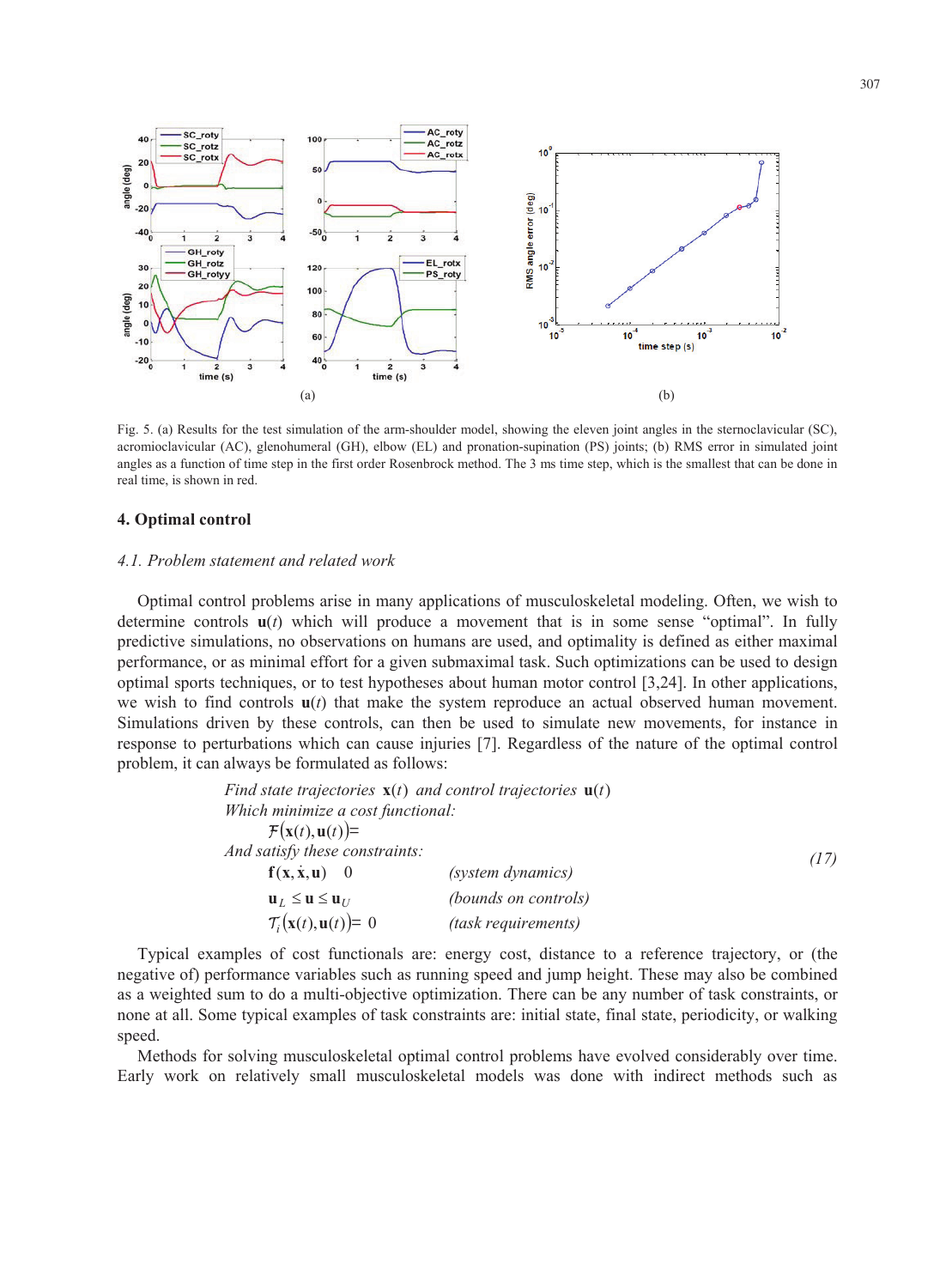differential dynamic programming [3]. These methods did not scale well to the more complex 3D full body models, and were replaced by direct shooting methods in which the control trajectories were parameterized and repeated forward dynamic simulations were done, to search for optimal controls in parameter space. Gradient-based search in parameter space was found to be time consuming [11] and prone to finding local extrema [27], and has been mostly replaced by heuristic methods such as simulated annealing [7,12,27] and genetic algorithms [28].

More recently, collocation algorithms have been used in which the state and control trajectories are both discretized on a temporal mesh, resulting in a large scale constrained optimization problem described by *(17)*. These methods were first applied in computer animation [29], resulting in the wellknown Pixar animation of a jumping Luxo lamp. The same methods were also very successful in aerospace trajectory optimization [30]. Collocation methods seem especially suited to optimal control problems where task constraints apply at the end of the simulation. In shooting methods, the final state can be too sensitive to initial conditions and controls, especially for intrinsically unstable systems such as bipedal humans. Collocation methods have become increasingly popular tools for optimal control of human movement [24,31-33]. We have extensively evaluated the direct collocation method for predictive simulation of symmetric bipedal locomotion using musculoskeletal dynamics in explicit (ODE) form. By successive mesh refinement, it was determined that solutions are sufficiently accurate at a resolution of 50 nodes for a half gait cycle [24,34,35]. We also identified significant challenges. Computation time was still too long for effective research, ranging from 30 minutes (planar model) to one week (3D model), even with a good initial guess [35]. The major part of computation time was spent on computing the Jacobian matrices of the ODE with finite differences. Convergence was still problematic unless a good initial guess was available, which might take days or weeks of experimentation to obtain. We expect to overcome some of these challenges if the explicit ODE form is replaced by the implicit formulation introduced in this paper.

#### *4.2. Solution method*

Direct collocation methods for optimal control are relatively easy to implement with our implicit formulation of musculoskeletal dynamics. We discretize the unknown state and control trajectories on temporal nodes  $t_1, t_2, \ldots, t_N$ , resulting in unknowns  $\mathbf{x}_1, \mathbf{x}_2, \ldots, \mathbf{x}_N$  and  $\mathbf{u}_1, \mathbf{u}_2, \ldots, \mathbf{u}_N$ . The cost functional  $\mathcal{F}$  is now a function *F* of these unknowns. The system dynamics constraint is translated into a series of algebraic constraints by replacing the state derivative **x** with a finite difference approximation. In the work presented here we use the midpoint rule, which leads to the following  $N-1$  constraints:

$$
\mathbf{C}_{i} = \mathbf{f} \left( \frac{\mathbf{x}_{i+1} + \mathbf{x}_{i}}{2}, \frac{\mathbf{x}_{i+1} - \mathbf{x}_{i}}{t_{i+1} - t_{i}}, \frac{\mathbf{u}_{i+1} + \mathbf{u}_{i}}{2} \right) = 0 \quad \text{for } i \quad 1...N-1
$$
 (18)

Each of these constraints has the dimension of **f**, i.e. the number of state variables. For predictive simulation of gait, we also define the additional task constraints of speed and periodicity:

$$
\mathbf{x}_N - \mathbf{x}_1 + \nu T \hat{\mathbf{x}} \,,\tag{19}
$$

where  $\nu$  is the walking speed, *T* is the duration of the gait cycle, and  $\hat{\mathbf{x}}$  is a unit vector in state space in the direction of pure forward translation. Speed and duration may either be prescribed, or optimized along with the optimal control and state trajectories. The original optimal control problem has now been transformed into a large scale constrained optimization problem, or nonlinear program (NLP). We collect all unknowns (discretized state and control trajectories, and any additional unknowns that must be solved) into a large vector **X**, and we minimize the function  $F(X)$ , subject to equality constraints  $C_i(X)=0$  from  $(18)$  and  $(19)$  and bounds  $L \leq X \leq U$ .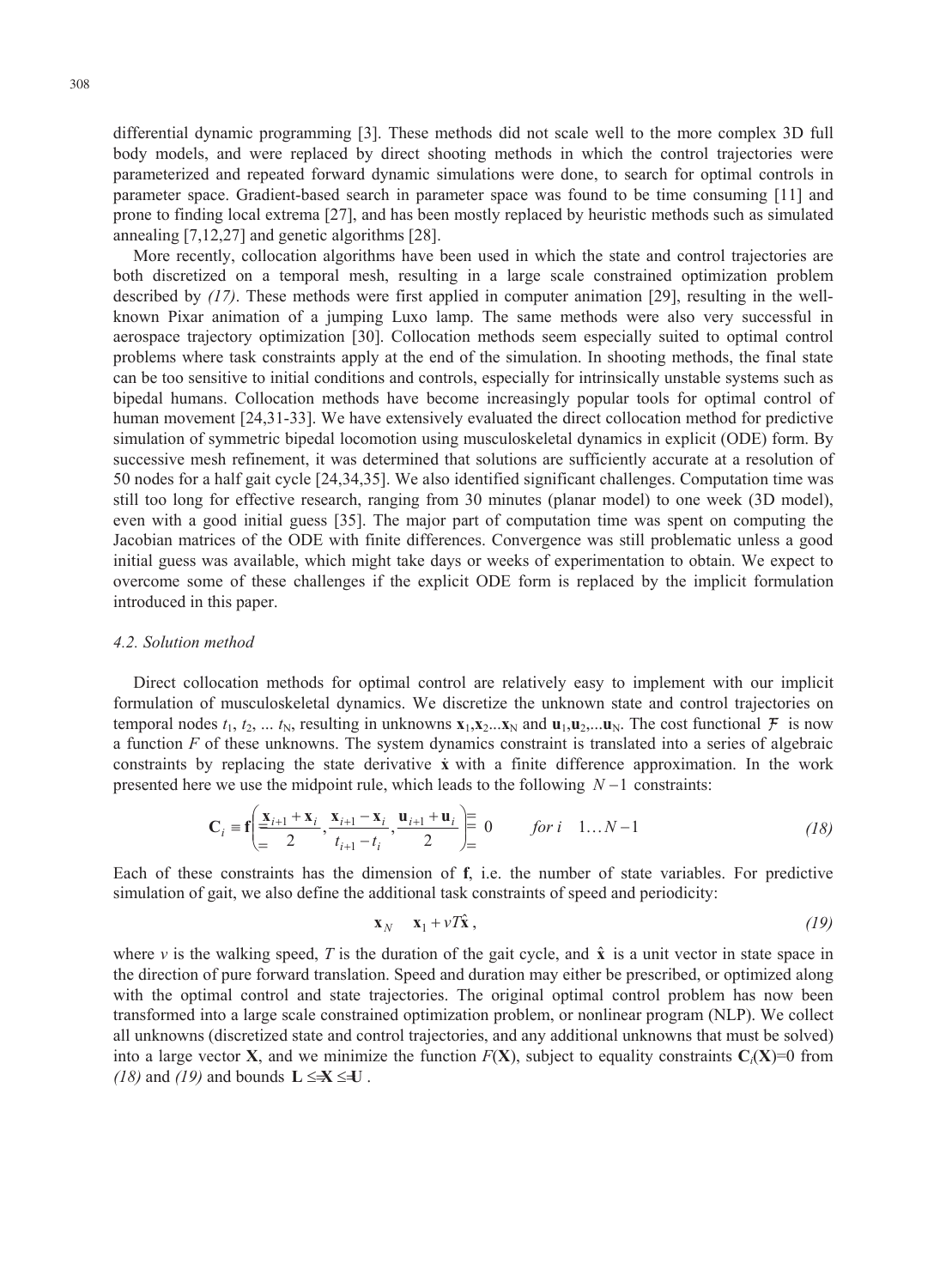the gradient of the cost function *F* and the Jacobian of the constraints **C** with respect to the unknowns **X**. are easy to compute because the Jacobians of the function **f** are already available as described in section Standard large scale NLP solvers can be used to solve this type of problem. We have good experience with SNOPT [36], which uses the active set method, and IPOPT [37], which uses an interior point method. Both are available for the Matlab platform and were used in the work presented in this paper. In our experience, which is consistent with the recommendations of Betts [30], interior point methods are preferred when a good initial guess is not available, while active set methods are better when a series of related problems is solved, and initial guesses are already close to the solution. All NLP solvers require The cost function is often a simple function of states and controls, and analytical derivatives can be generated. The Jacobian of constraints is sparse, since each constraint *(18)* only involves the states and controls at two neighboring nodes. Derivatives of (18) with respect to states and controls of either node 2.5. The nonzero blocks in the constraint Jacobian matrix consist of linear combination of the "mass" and "stiffness" matrices  $\partial f/\partial x$  and  $\partial f/\partial x$ , so the same solvability conditions apply as in the forward dynamic simulation methods presented in section 3.1.

#### *4.3. Predictive simulation of prosthetic gait*

Design of prosthetic limbs, or other assistive devices and man-machine systems, is a problem that naturally lends itself to a musculoskeletal optimal control approach. Before a prototype of the mechanical device exists, a computational model is often made as an initial test of its functionality and to optimize the design. This is, however not straightforward when a device is mechanically coupled to a human body, and has the specific purpose of affecting human movement. Human movement will be affected directly via mechanical effects, or indirectly when the user adapts their neuromuscular control to make better use of the device. The performance of the device can therefore not be predicted very well with a computation model that does not include musculoskeletal dynamics and adaptive human behavior.

To demonstrate such an application, we will attempt to predict how the gait of a transtibial amputee is affected by a prosthetic foot. We use the planar musculoskeletal model described in [24], which has nine kinematic degrees of freedom and sixteen muscles, a total of 50 state variables and 16 control variables. Ground contact was represented by unidirectional viscoelastic elements with friction, on the heels and toes. We simulate cyclic gait with a prescribed speed of 1.1 m/s and a gait cycle duration of 1.28 s. The problem was time-discretized on 100 nodes for a full gait cycle, resulting in a total of 6600 unknowns. Dynamics and periodicity were represented by 5000 constraints using equations *(18)* and *(19)*. Optimizations were carried out with the following weighted cost function:

$$
F(\mathbf{x}(t), \mathbf{u}(t)) = \frac{1}{T} \int_{0}^{T} \left[ \frac{1}{10} \sum_{i=1}^{10} \left( \frac{s_i(\mathbf{x}(t)) - m_i(t)}{\sigma_{\overline{T}}} \right) \right]_{0}^{2} + \frac{W}{16} \sum_{i=1}^{16} u_i(t)^2 \left[ \frac{dt}{\sigma_{\overline{T}}} \right] \tag{20}
$$

 in which *mi*(t) are reference trajectories of ten variables: three joint angles and the horizontal and vertical ten standard deviations. We do not know that this is the actual cost function which governs human ground reaction forces, in each limb, measured during able-bodied gait [1]. The corresponding variables in the model are *si*, which are either state variables or functions of the system state. The difference between simulated and measured variables is normalized to the human standard deviations  $\sigma_i$ , making it dimensionless. The first, "tracking", term in *(20)* will encourage the model to stay close to normal gait, and the second, "effort", term will encourage it to use its muscles efficiently. The weighting *W* was set to 100, which implies that the cost of full muscle activation (*u*=1) is equal to the cost of a tracking error of behavior, but it was found to produce sensible predictions and these predictions were not overly sensitive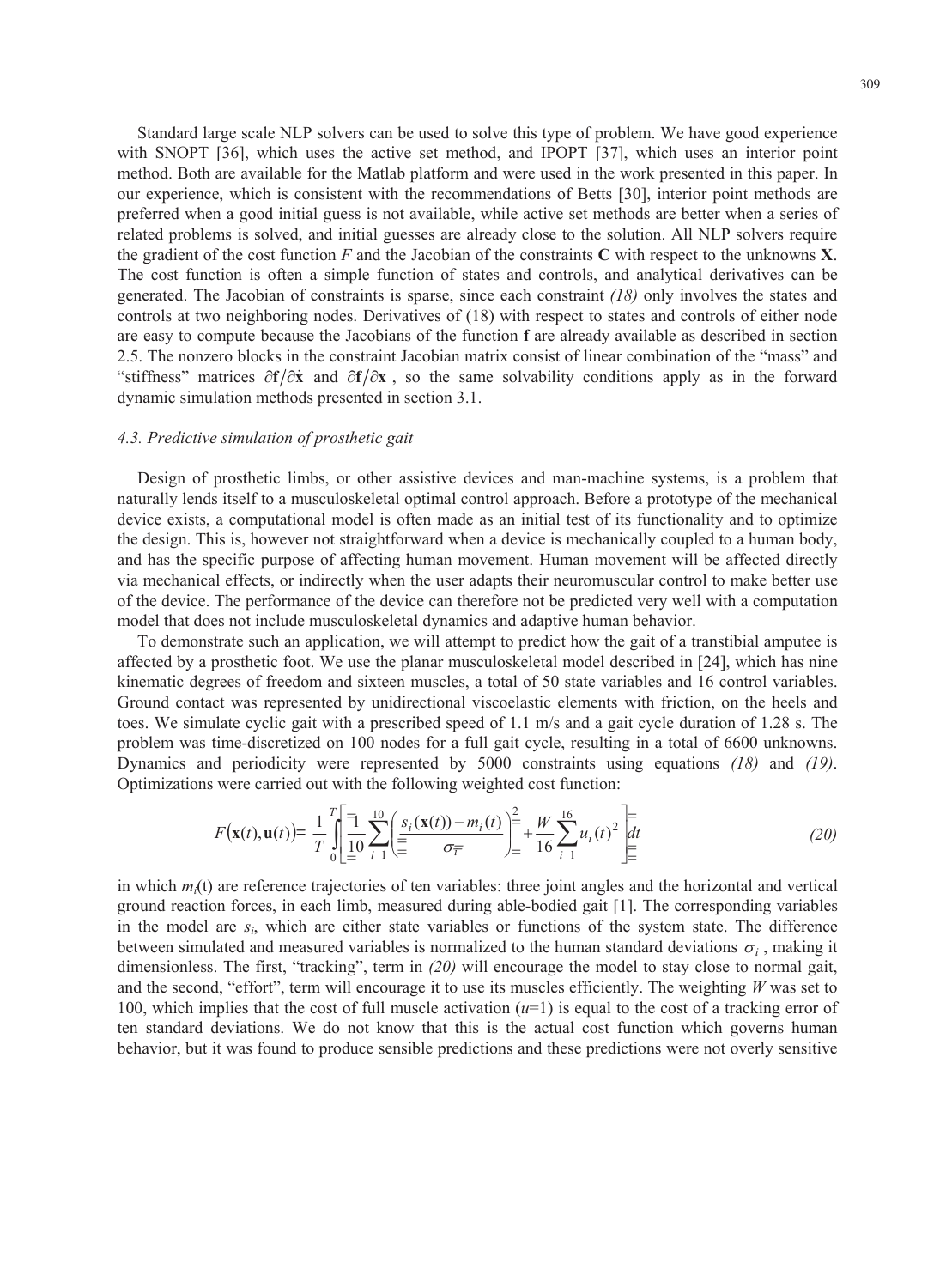to the weighting *W*. Nevertheless, rigorous validation of these theoretical cost functions must still be done with human subject experiments.

The optimal control model was first solved on the original model, and this resulted in a cost function value of 2.04, with contributions of 0.49 from tracking and 1.55 from effort. The movement and ground reaction forces were, on average, within half a standard deviation of normal gait, and muscle activity was phasic and consistent with normal EMG patterns. Joint angles and ground reaction forces generated by the simulation, compared to the normal mean and standard deviation, and muscle forces and excitations, are shown in Fig. 6a.



Fig. 6. (a) Optimal control solution for the able-bodied gait model (solid lines) tracking able-bodied joint angles and ground reaction forces (shaded areas). (b) Optimal control solution for a model with a stiff prosthetic foot and ankle on the right leg. Note the ankle stiffness and absence of ankle muscle forces on the right leg (blue curves), with compensatory increase in hip angular motion.

The model was then "amputated" by removing the ankle muscles on the right side. A rotational spring (5 kN m rad-1) was placed at the ankle to simulate a very stiff prosthetic device. The optimal control problem was solved again, resulting in a cost function value of  $2.78 = 1.52$  (tracking) + 1.26 (effort). Details of the optimal control solution are shown in Fig. 6b. Because of the stiff prosthesis, there is almost no motion in the right ankle joint, and the model compensates by increasing the motion in the right hip joint. These compensations, and loss of ankle motion, caused a substantial increase in the tracking term of the cost function. The knee angle pattern and ground reaction forces remained almost normal. Average muscular effort, the second term of the cost function, actually decreased, mainly because three of the sixteen muscles were removed and no longer activated, while the denominator in this term of the cost function was still 16. The asymmetrical gait adaptation becomes especially noticeable when the result is visualized in an animation that runs at real time speed. When this approach is used in a design project, we would repeatedly solve the optimal control problem, with different prosthetic stiffnesses and perhaps different geometries, until we find one that allows the model to remain close to able-bodied gait without excessive compensatory effort. Alternatively, the NLP approach makes it possible to add these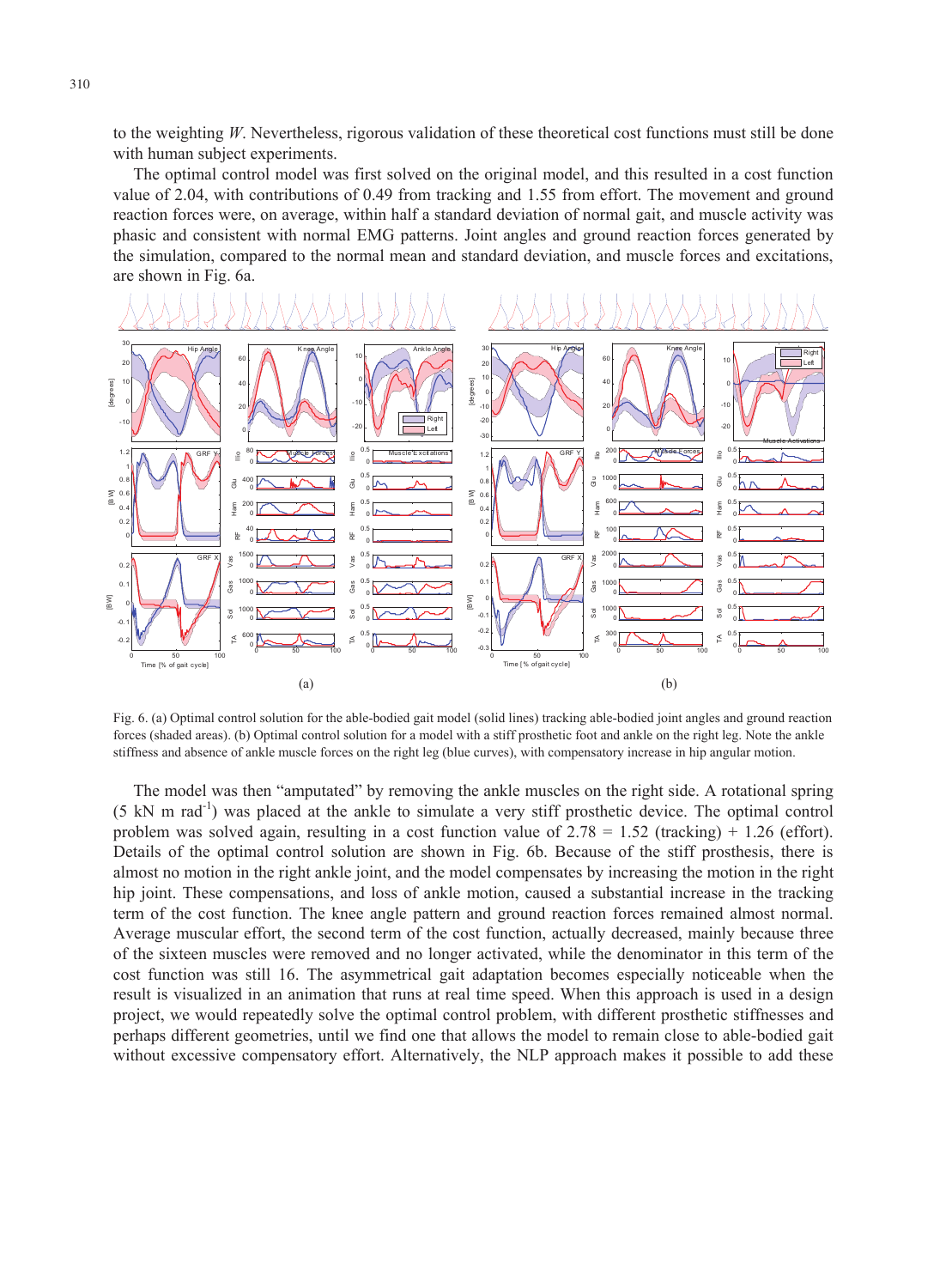design parameters to the vector **X** of unknowns, such that the device parameters and the patient's movement will be simultaneously optimized.

#### *4.4. State estimation from noisy measurements*

Musculoskeletal systems are not fully observable. Some state variables, such as skeletal rotations and translations, can be measured, while others, such as muscle activations and fiber lengths can only be obtained indirectly. In rehabilitation and sports biomechanics, it is often desirable to estimate joint moments or muscle forces because these are relevant to injury. The conventional approaches are based on inverse dynamics [1,38], but this requires full measurement of all kinematic variables and external forces, with high accuracy, which is only possible in a laboratory environment with optical motion capture and force platforms. Outside of the laboratory, measurements are usually noisy and possibly incomplete. In such conditions, Kalman filters are typically used for real-time state estimation with dynamic models [39], but these are not expected to perform well with the high-dimensional state spaces and strong nonlinearities of complex musculoskeletal system models. Kalman filters also are suboptimal when used for off-line data processing because they only use data from the past, not the future.

We can, however, use the basic concept of Kalman filtering which is that an optimal estimate is based on a balance between the conflicting goals of consistency with measurements and consistency with a model of the system's passive dynamics. This concept is, surprisingly, equivalent to an optimal control problem with a cost function as used earlier in equation *(20)*:

$$
F(\mathbf{x}(t), \mathbf{u}(t)) = \frac{1}{T} \int_{0}^{T} \left[ \frac{1}{N_{sensors}} \sum_{i=1}^{N_{sensors}} \left( \frac{s_i(\mathbf{x}(t)) - m_i(t)}{\sigma_i} \right) \right]_{t=0}^{2} + \frac{W}{N_{muscles}} \sum_{i=1}^{N_{muscles}} u_i(t)^2 \left[ \frac{1}{dt} \right] \tag{21}
$$

The second term in the cost function penalizes the musculoskeletal system for not following its passive dynamics. When properly weighted, this term will prevent the model from trying to fit the noise in the measured data because noisy movements have high accelerations, which require high muscular effort and are therefore penalized by the optimization. This has a smoothing effect similar to the effect of a Kalman filter. The first term in the cost function can contain any data that is available, the set of sensors may be overcomplete or incomplete, and may even change over time, as long as we can calculate differences between the measurements and the corresponding variables in the musculoskeletal model. Sensor signals may include data from optical motion capture and load cells, but may also be obtained from bodymounted sensors such as goniometers, MEMS accelerometers and gyroscopes, magnetometers, and others. All of these are now becoming available at low cost, and we expect that state estimation techniques based on musculoskeletal dynamic models will become powerful tools to process such data, effectively using the model to fuse the information from diverse data sources and to enforce consistency with the known laws of physics and muscle physiology.

We applied this concept to downhill skiing, where it is difficult to obtain accurate data. The movement of downhill skiers is very fast, and this requires cameras to have either a very large field of view, and therefore a poor spatial resolution, or follow the skier by panning and zooming, which requires per-frame calibration and introduces significant noise. Furthermore, instrumentation with force sensors is not possible during competition. A pan and zoom technique was used to collect video data during the 1994 Olympic downhill race in Lillehammer, Norway [40]. From this data, we used a data segment of one second, collected at 180 frames per second, from a single competitor performing a landing movement. 3D coordinates of points on the body were translated into planar (sagittal plane) joint angles and absolute position and orientation of the trunk. The data contained significant noise but were not smoothed prior to being used in the cost function *(21)*. A planar musculoskeletal model was developed, with the same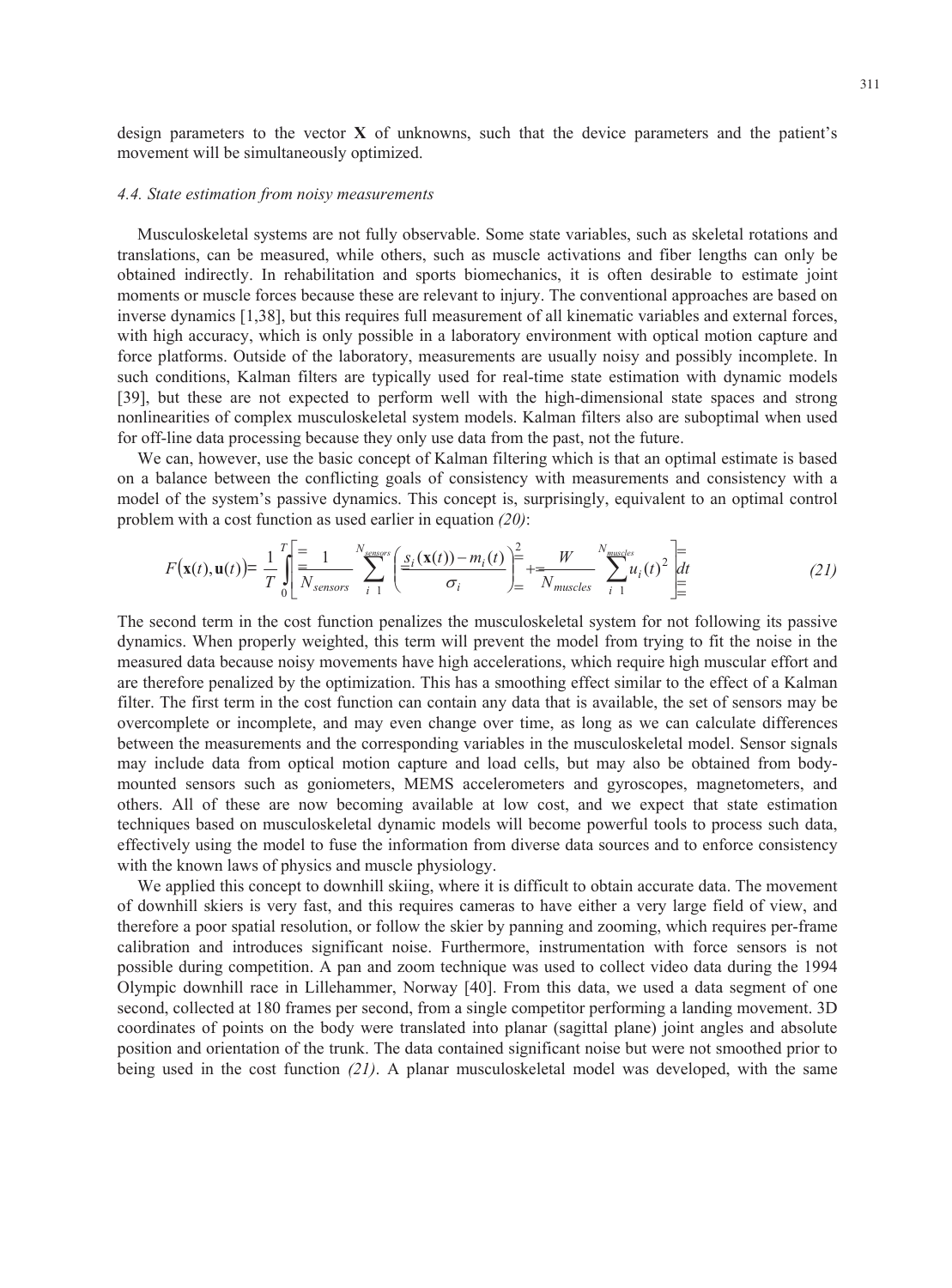skeleton and muscles as in the gait simulations. The model was made suitable for skiing by adding aerodynamic forces, deformable skis, and a nearly frictionless and sloping ground contact surface. No task constraints were used, and dynamics constraints were implemented using the midpoint rule as in equation *(18)*.



Fig. 7. (a) Optimal control solution for the skiing model. Left column shows simulated kinematic variables in meters and radians (solid lines) compared to data collected during the 1994 Olympic downhill race (noisy thin lines). The other columns show neural excitations for the 16 muscles, and the horizontal and vertical ground reaction forces. (b) Stick figure rendering of the same movement, beginning in the aerial phase. Black line is the snow surface. (c) Forces in the anterior cruciate ligament (ACL) and posterior cruciate ligament (PCL) in the left and right knee.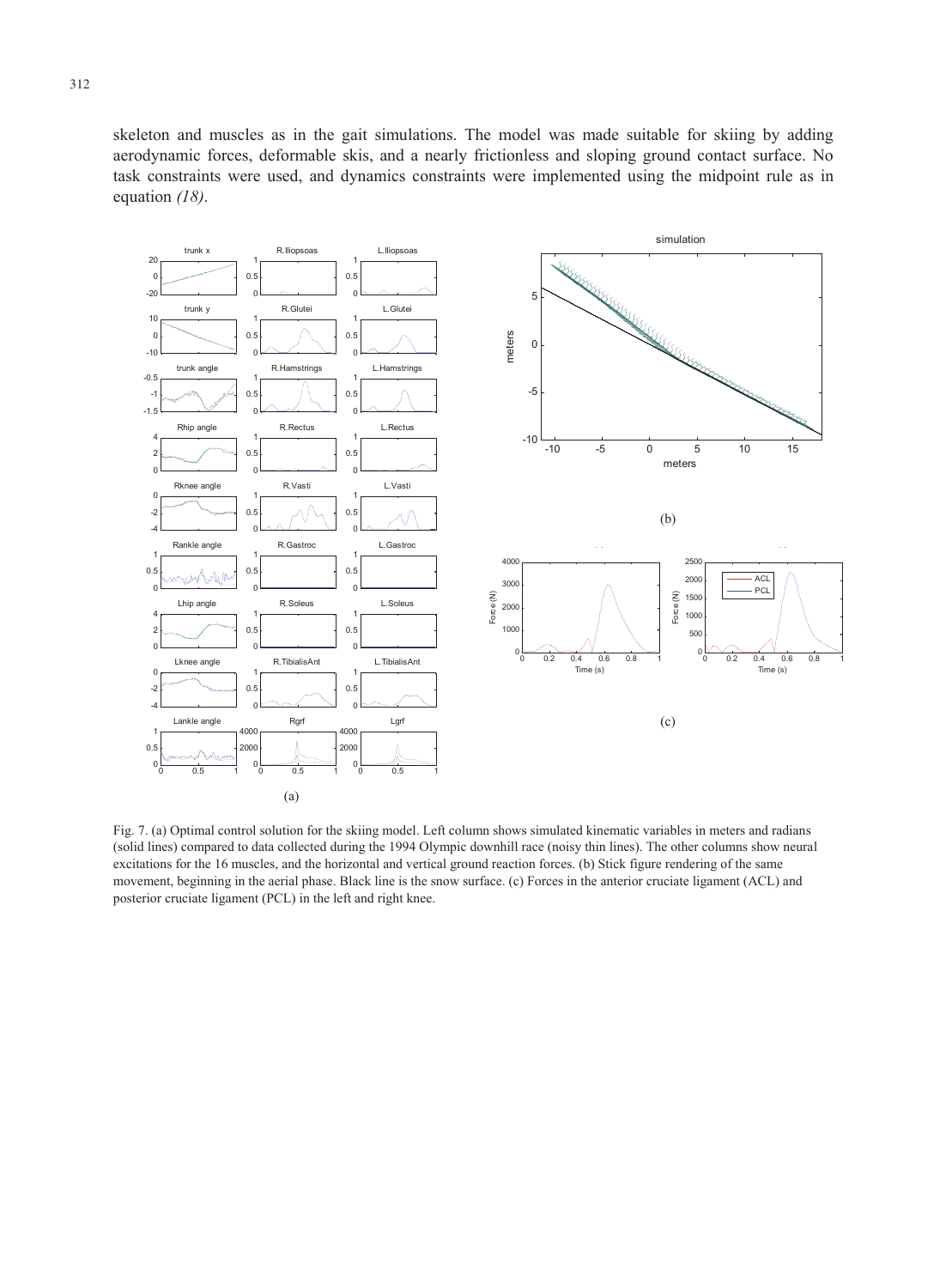The optimal control problem was solved first on a coarse mesh of 10 nodes with IPOPT, and then successive optimizations on finer meshes were done with SNOPT until a solution with 180 nodes was obtained. The simulated movement tracked the data well, ignored the noise, and produced sensible estimates of muscle activations and ground reaction forces (Fig. 7ab). Having all muscle forces, kinematics, and external forces available, we were then able to use simple planar knee model to estimate the forces in the knee ligaments (Fig. 7c), so that the potential for injury could be assessed.

 These simulations are completed in a matter of seconds, which allows exploration of a large parameter Doing state estimation with a full musculoskeletal dynamic model provided other opportunities in this project. We perturbed the initial state by a small counterclockwise rotation of the body, and did forward simulations with the original optimal controls, using the ME solver, to create simulations of off-balance landing movements. This produced much larger knee ligament forces, approaching injurious levels. This was done with different values for the ski stiffness parameters, and it was found that in this particular situation, a reduction of 50% in ski stiffness was necessary to reduce the peak ligament forces by 10%. space to do multi-factorial simulation studies on injury prevention.

#### **5. Discussion**

The implicit formulation of musculoskeletal dynamics, using the force balance equations for joint moments *(1)* and for muscle forces *(4)* made it possible to implement efficient implicit solution methods for forward dynamic simulation and for optimal control. These new methods produce results that are identical to conventional methods, but are computed faster, sometimes orders of magnitude faster, and will help overcome some of the computational bottlenecks that have existed in certain applications of musculoskeletal modeling. While the work presented here demonstrates the potential of these methods, there are still considerable challenges. The conventional methods, while slower, were robust and easy to use and will always produce an answer when given enough computation time. The new methods are more challenging to use.

condition, which is the solution of  $f(x_{eq}, 0, 0)$  0. This equilibrium was harder to find than expected, The forward dynamic simulation with the implicit Rosenbrock method had to be started with the solver in a consistent initial state  $(x, \dot{x}, \dot{u})$ , that satisfied the implicit dynamics equation. Conventional explicit methods only require an initial state **x**. We used the passive equilibrium state  $\mathbf{x}_{eq}$  as initial possibly because of contact and contact-like elements. We used the Levenberg-Marquardt method, which is more robust than Newton's method but still required several attempts to find an initial guess that led to convergence. Fortunately, for our application, this had to be done only once because we start the arm simulator always from the same initial state. In other applications, the need to find consistent initial conditions before a simulation may be a significant limitation. Also it should be noted that our simulation methods presently use fixed time steps, so accuracy and stability must be determined experimentally as we have done in Fig. 5b. Error control and variable step size can possibly be added, to make the methods more robust. We used fixed steps for real-time simulation because this keeps computation time predictable.

The new optimal control methods are similarly challenging: when they work, they work well, but they sometimes fail to produce an answer. Computation speed was excellent. For the gait optimization problem, IPOPT produced several iterations of the solution **X** per second, while SNOPT had more internal overhead and produced about one iteration per second. On the other hand, SNOPT tended to require around 100 iterations, vs. about 1000 for IPOPT, when a good initial guess was available. Convergence depended critically on the availability of a good initial guess. When a good initial guess was available, SNOPT was fast and robust, while IPOPT occasionally lost convergence even with a good initial guess. When a good initial guess was not available, SNOPT never converged, but IPOPT would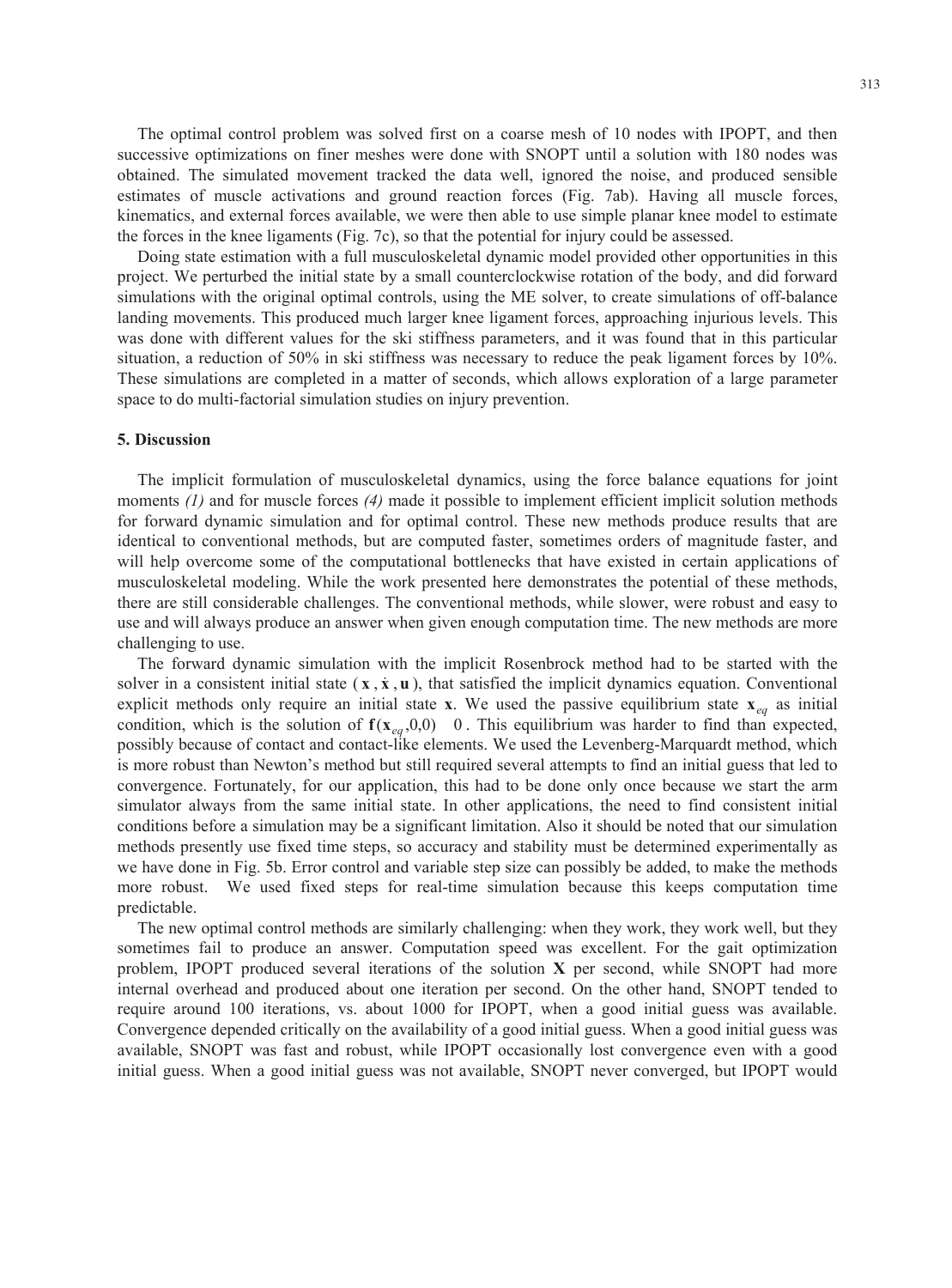often find a good solution if the mesh had few nodes. Successive mesh refinement with SNOPT was then used to refine the solution. After the first problem with a particular model has been solved, a new problem can always be solved as a series of optimization problems, such that the initial guess for each is good enough for convergence.

These practical difficulties illustrate that these methods may not yet be ready for use by non-experts, where failure of a numerical method is not acceptable. Further improvements in the algorithms and model formulations are still needed before more widespread use is justified. With sufficient patience and care, however, these new methods already allow problems to be solved that could not be solved before.

#### **Acknowledgements**

This work was financially supported by the National Institutes of Health (grants R01-EB006735, R43 AR058074, contract N01-HD53403), by the E.U. through the INTERREG IV project SkiProTech, and by adidas AG (Germany). We acknowledge the help of Marko Ackermann during the initial development of optimal control algorithms.

#### **References**

[1] Winter DA. *The biomechanics and motor control of human gait: normal, elderly and pathological.* 2<sup>nd</sup> ed. University of Waterloo Press: Waterloo, Canada; 1991.

[2] Crowninshield RD, Brand RA. The prediction of forces in joint structures; distribution of intersegmental resultants. *Exerc Sport Sci Rev* 1981;**9**:159-81.

[3] Hatze H. The complete optimization of a human motion. *Math Biosci* 1976;**28**:99-135.

[4] Zajac FE, Neptune RR, Kautz SA. Biomechanics and muscle coordination of human walking: part II: lessons from dynamical simulations and clinical implications. *Gait Posture* 2003;**17**(1):1-17.

[5] Vaughan CL.Theories of bipedal walking: an odyssey. *J Biomech* 2003;**36**(4):513-23.

[6] van den Bogert AJ. Analysis and simulation of mechanical loads on the human musculoskeletal system: a methodological overview. *Exerc Sport Sci Rev* 1994;**22**:23-51.

[7] McLean SG, Huang X, Su A, van den Bogert AJ. Sagittal plane biomechanics cannot injure the ACL during sidestep cutting. *Clin Biomech* 2004;**19**(8):828-38.

[8] Fregly BJ, Reinbolt JA, Rooney KL, Mitchell KH, Chmielewski TL. Design of patient-specific gait modifications for knee osteoarthritis rehabilitation. *IEEE Trans Biomed Eng* 2007;**54**(9):1687-95.

[9] Delp SL, Anderson FC, Arnold AS, Loan P, Habib A, John CT, Guendelman E, Thelen DG. OpenSim: open-source software to create and analyze dynamic simulations of movement. *IEEE Trans Biomed Eng* 2007;**54**(11):1940-50.

[10] van den Bogert AJ, Schamhardt HC. Multi-body modelling and simulation of animal locomotion. *Acta Anat* 1993;**146**(2 3):95-102.

[11] Anderson FC, Pandy MG. Dynamic optimization of human walking. *J Biomech Eng* 2001;**123**(5):381-90.

[12] McLean SG, Su A, van den Bogert AJ. Development and validation of a 3-D model to predict knee joint loading during dynamic movement. *J Biomech Eng* 2003;**125**(6):864-74.

[13] Thelen DG, Anderson FC. Using computed muscle control to generate forward dynamic simulations of human walking from experimental data*. J Biomech* 2006;**39**(6):1107-15.

[14] Zajac FE. Muscle and tendon: properties, models, scaling, and application to biomechanics and motor control. *Crit Rev Biomed Eng* 1989;**17**(4):359-411.

[15] Herzog W. Muscle. In: Nigg BM, Herzog W, editors. *Biomechanics of the Musculoskeletal System*. 2nd ed., pp. 148-88. New York: Wiley; 1999.

[16] Otten E. Concepts and models of functional architecture in skeletal muscle. *Exerc Sport Sci Rev* 1988;**16**:89-137.

[17] Yamaguchi GT, Sawa AG-U, Moran D, Fessler M, Winters JM. A survey of human musculotendon parameters. In: Winters J, Woo SL-Y, editors. *Multiple Muscle Systems: Biomechanics and Movement Organization*, pp. 717-773. New York: Springer-Verlag; 1990.

[18] Klein Breteler MD, Spoor CW, Van der Helm FC. Measuring muscle and joint geometry parameters of a shoulder for modeling purposes. *J Biomech* 1999;**l32**(11):1191-7.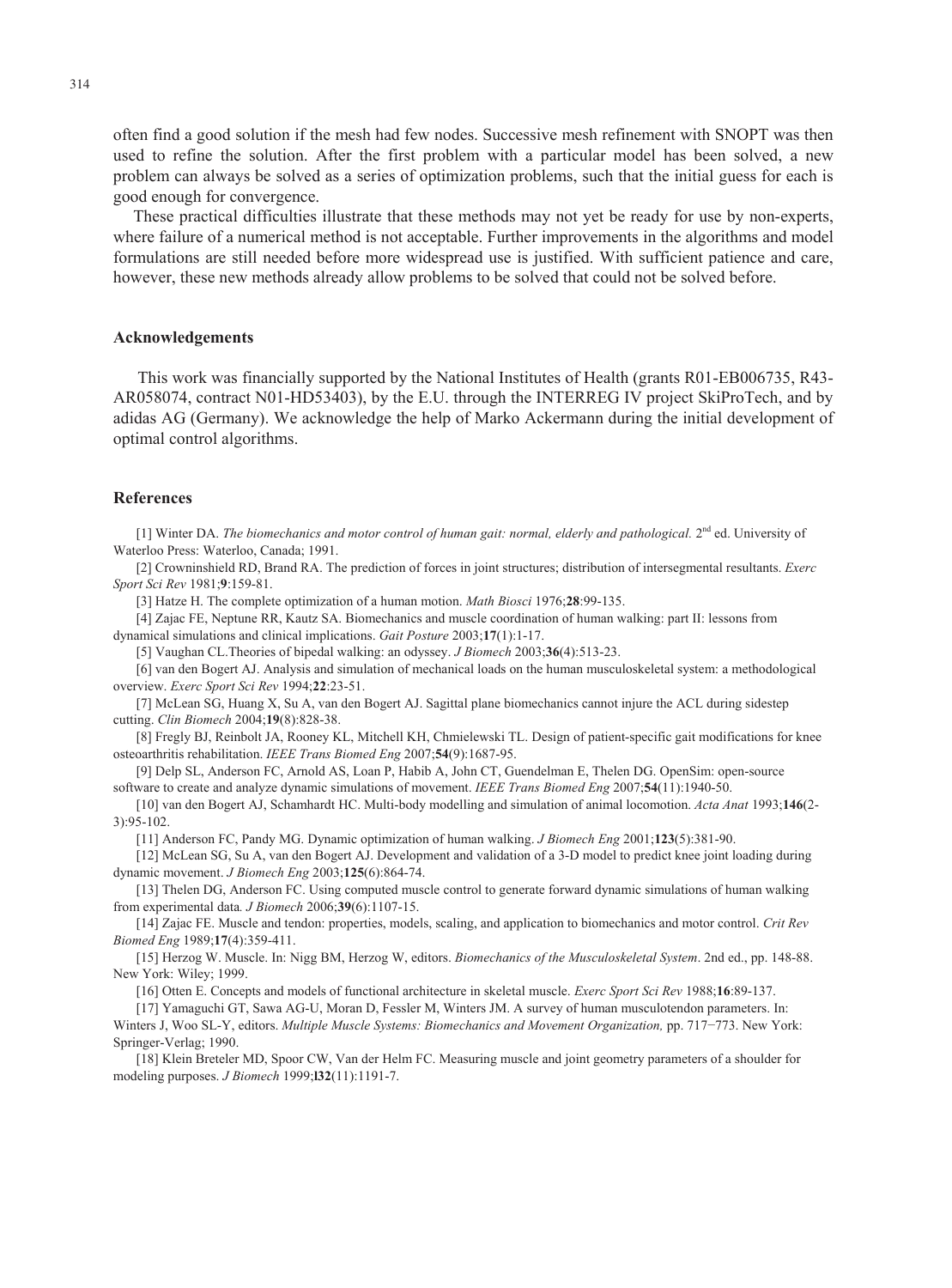[19] He J, Levine WS, Loeb GE. Feedback gains for correcting small perturbations to standing posture. *IEEE Trans Autom Control* 1991;**36**:322-32.

[20] Spoor CW, van Leeuwen JL. Knee muscle moment arms from MRI and from tendon travel. *J Biomech* 1992;**25**(2):201-6. [21] An KN, Takahashi K, Harrigan TP, Chao EY. Determination of muscle orientations and moment arms. *J Biomech Eng*  1984;**106**(3):280-2.

[22] Chadwick EK, Blana D, van den Bogert AJ, Kirsch RF. A real-time, 3-D musculoskeletal model for dynamic simulation of arm movements. *IEEE Trans Biomed Eng* 2009;**56**(4):941-8.

[23] Ascher UM, Petzold LR. *Computer Methods for Ordinary Differential Equations and Differential-Algebraic Equations.*  Philadelphia, PA: Society for Industrial and Applied Mathematics; 1998.

[24] Ackermann M, van den Bogert AJ. Optimality principles for model-based prediction of human gait. *J Biomech*  2010;**43**(6):1055-60.

[25] Roche M. Rosenbrock methods for differential algebraic equations. *Num Math* 1988:52(1):45-63.

[26] van der Helm FC. A finite element musculoskeletal model of the shoulder mechanism. *J Biomech* 1994;**27**(5):551-69.

[27] Neptune RR. Optimization algorithm performance in determining optimal controls in human movement analyses. *J Biomech Eng* 1999;**121**(2):249-52.

[28] Sellers WI, Cain GM, Wang W, Crompton RH. Stride lengths, speed and energy costs in walking of Australopithecus afarensis: using evolutionary robotics to predict locomotion of early human ancestors. *J R Soc Interface* 2005;**2**(5):431-441. [29] Witkin A, Kass M. Spacetime constraints. *Computer Graphics* 1988;**22**:159-168.

[30] Betts JT. *Practical Methods for Optimal Control and Estimation Using Nonlinear Programming*. 2<sup>nd</sup> edition. Philadelphia,

PA: Society for Industrial and Applied Mathematics; 2010.

[31] Kaplan ML, Heegaard JH. Predictive algorithms for neuromuscular control of human locomotion. *J Biomech* **34**(8):1077 83.

[32] Stelzer M, von Stryk O. Efficient forward dynamics simulation and optimization of human body dynamics. *ZAMM*  2006;**86**(10):828–840.

[33] Kaphle M, Eriksson A. Optimality in forward dynamics simulations. *J Biomech* 2008;**41**(6):1213-1221.

[34] van den Bogert AJ, Ackermann M. Direct collocation for simulation and optimization of human movement. *12th International Symposium on Computer Simulation in Biomechanics*. Cape Town, South Africa; 2009.

[35] Ackermann M, van den Bogert AJ. Simulation of gait using a 3D musculoskeletal model. *American Society of Biomechanics annual meeting*. State College, PA; 2009.

[36] Gill PE, Murray W, Saunders MA. SNOPT: An SQP algorithm for large-scale constrained optimization, *SIAM J. Optim*  2002;**12**:979-1006.

[37] Wächter A, Biegler LT. On the implementation of a primal-dual interior point filter line search algorithm for large-scale nonlinear programming, *Math Prog* 2006;**106**(1):25-57.

[38] Erdemir A, McLean S, Herzog W, van den Bogert AJ. Model-based estimation of muscle forces exerted during movements. *Clin Biomech* 2007;**22**(2):131-54.

[39] Simon D. *Optimal State Estimation*. Wiley; 2006.

[40] Nachbauer W, Kaps P, Nigg B, Brunner F, Lutz A, Obkircher G, Mössner M. A video technique for obtaining 3-D coordinates in alpine skiing. *J Appl Biomech* 1996;**12**:104-115.